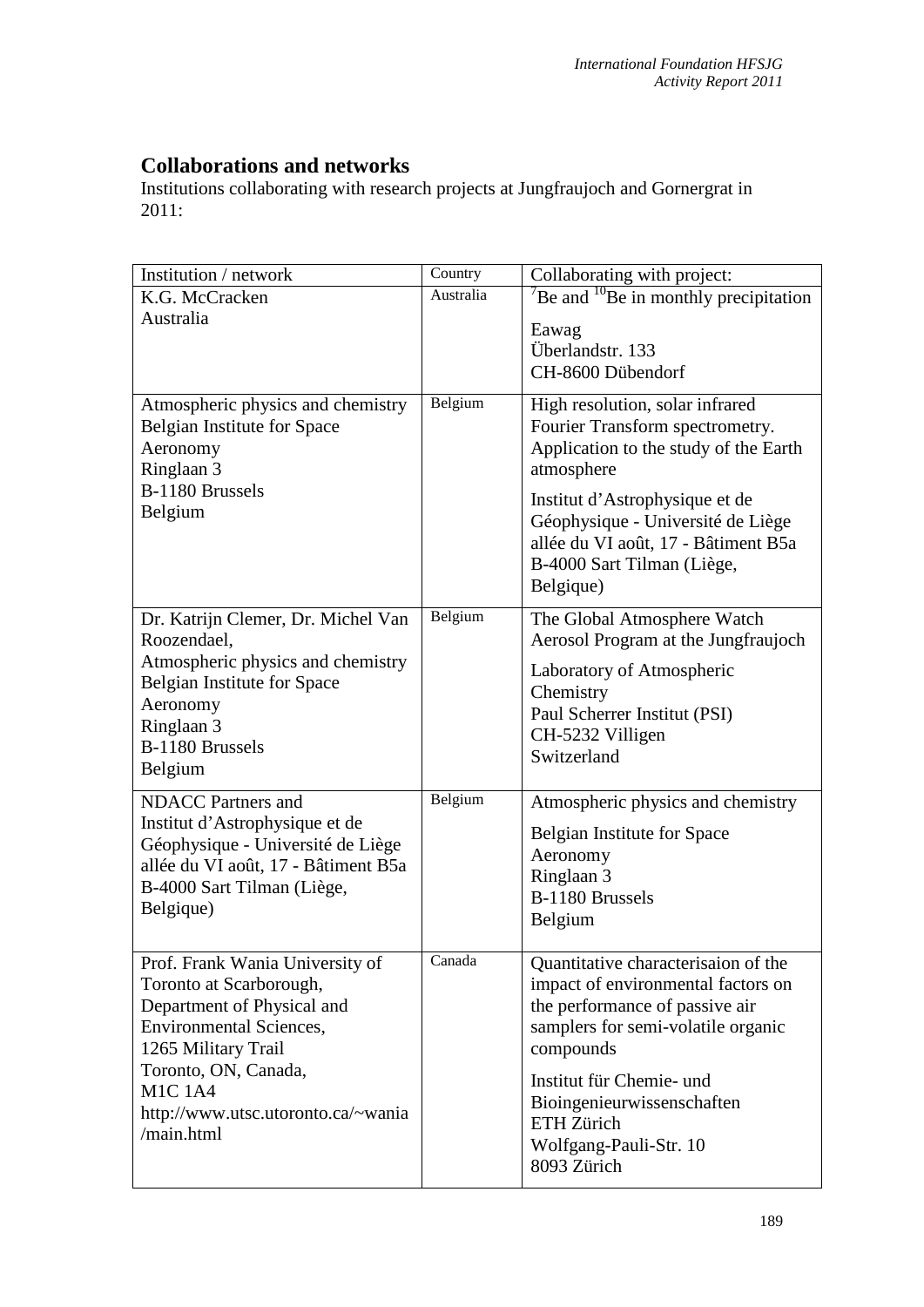| Institution / network                                                                                                                              | Country             | Collaborating with project:                                                                                                                                                                                                                                                        |
|----------------------------------------------------------------------------------------------------------------------------------------------------|---------------------|------------------------------------------------------------------------------------------------------------------------------------------------------------------------------------------------------------------------------------------------------------------------------------|
| <b>IMECC</b> partners<br><b>IMECC</b> Infrastructure for<br>Measurements of the European<br>Carbon Cycle partners<br>http://imecc.ipsl.jussieu.fr/ | European<br>network | Flask comparison on Jungfraujoch<br>Isotope Research — Energy and<br><b>Sustainability Research Institute</b><br>Groningen<br>Nijenborgh 4<br>9747 AG Groningen /<br>The Netherlands                                                                                               |
| <b>AOD</b> network<br>http://www.pmodwrc.ch/worcc/pmo<br>d.php?topic=gawpfr_image_gallery<br>http://www.pmodwrc.ch/worcc/                          | European<br>network | Remote sensing of aerosol optical<br>depth<br>PMOD/WRC<br>Dorfstrasse 33<br>CH-7260 Davos Dorf                                                                                                                                                                                     |
| GAW-CH                                                                                                                                             | European<br>network | High resolution, solar infrared<br>Fourier Transform spectrometry.<br>Application to the study of the Earth<br>atmosphere<br>Institut d'Astrophysique et de<br>Géophysique - Université de Liège<br>allée du VI août, 17 - Bâtiment B5a<br>B-4000 Sart Tilman (Liège,<br>Belgique) |
| GEOmon<br>(http://geomon.jpgl.jussieu.fr/)                                                                                                         | European<br>network | High resolution, solar infrared<br>Fourier Transform spectrometry.<br>Application to the study of the Earth<br>atmosphere<br>Institut d'Astrophysique et de<br>Géophysique - Université de Liège<br>allée du VI août, 17 - Bâtiment B5a<br>B-4000 Sart Tilman (Liège,<br>Belgique) |
| partners of the EC-project NORS<br>(http://nors.aeronomie.be)                                                                                      | European<br>network | High resolution, solar infrared<br>Fourier Transform spectrometry.<br>Application to the study of the Earth<br>atmosphere<br>Institut d'Astrophysique et de<br>Géophysique - Université de Liège<br>allée du VI août, 17 - Bâtiment B5a<br>B-4000 Sart Tilman (Liège,<br>Belgique) |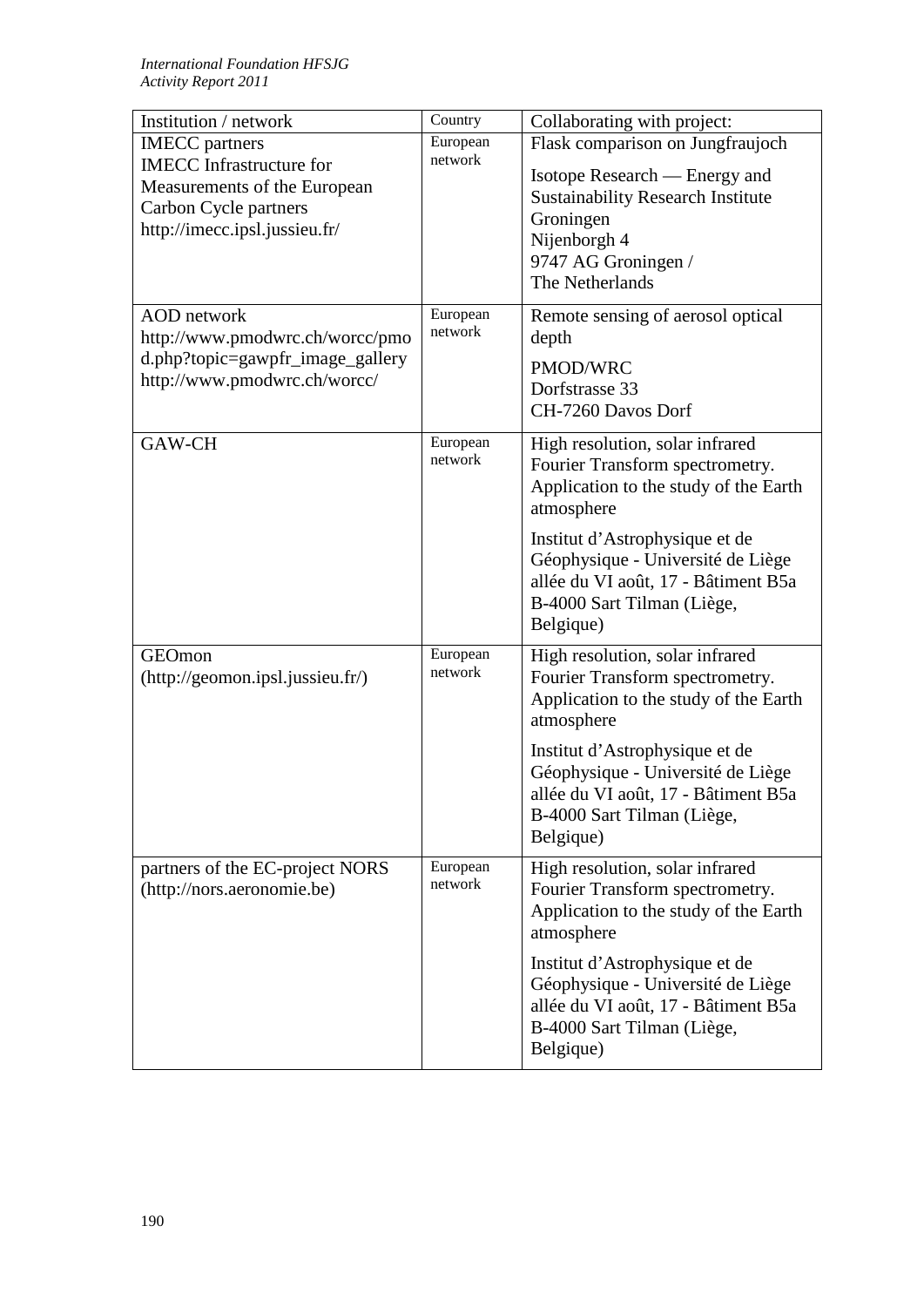| Institution / network                                                                                                                              | Country             | Collaborating with project:                                                                                                                                                     |
|----------------------------------------------------------------------------------------------------------------------------------------------------|---------------------|---------------------------------------------------------------------------------------------------------------------------------------------------------------------------------|
| SOGE (System for Observations of                                                                                                                   | European            | Halogenated Greenhouse Gases at                                                                                                                                                 |
| Halogenated Greenhouse Gases in                                                                                                                    | network             | Jungfraujoch                                                                                                                                                                    |
| Europe)                                                                                                                                            |                     | Empa<br>Laboratory for Air Pollution and<br><b>Environmental Technology</b><br>Uberlandstrasse 129<br>8600 Dubendorf, Switzerland                                               |
| E-GVAP II (EUMETNET GPS<br>Water Vapor Programme)                                                                                                  | European<br>network | <b>Automated GPS Network</b><br>Switzerland (AGNES)                                                                                                                             |
|                                                                                                                                                    |                     | Bundesamt für Landestopografie<br>(swisstopo)<br>Seftigenstrasse 264<br>CH-3084 Wabern                                                                                          |
| European FP7 Project Real-Time<br>Database for High Resolution                                                                                     | European<br>network | Neutron monitors - Study of solar<br>and galactic cosmic rays                                                                                                                   |
| <b>Neutron Monitor Measurements</b><br>(NMDB)<br>http://nmbd.eu/                                                                                   |                     | Physikalisches Institut<br>Universität Bern<br>Sidlerstrasse 5<br>CH-3012 Bern                                                                                                  |
| Collaboration with European FTIR                                                                                                                   | European<br>network | Atmospheric physics and chemistry                                                                                                                                               |
| and UV-Vis teams and modeling<br>teams in the frame of the EU project<br>GEOMon;                                                                   |                     | Belgian Institute for Space<br>Aeronomy<br>Ringlaan 3<br>B-1180 Brussels<br>Belgium                                                                                             |
| <b>ICOS</b> Integrated Carbon<br><b>Observation System</b>                                                                                         | European<br>network | Long-term observations of ${}^{14}CO_2$ at<br>Jungfraujoch                                                                                                                      |
| (http://www.icos-infrastructure.eu)                                                                                                                |                     | Institut für Umweltphysik<br>Universität Heidelberg<br>Im Neuenheimer Feld 229<br>D-69120 Heidelberg                                                                            |
| <b>IMECC</b> partners<br><b>IMECC</b> Infrastructure for<br>Measurements of the European<br>Carbon Cycle partners<br>http://imecc.ipsl.jussieu.fr/ | European<br>network | Flask comparison on Jungfraujoch<br>Max-Planck Institut für<br>Biogeochemie<br>Hans Knöll Str. 10<br>DE-007745 Jena                                                             |
| Prof. M. Kulmala, Department of<br>Physics, University of Helsinki,<br>Helsinki, Finland                                                           | Finland             | The Global Atmosphere Watch<br>Aerosol Program at the Jungfraujoch<br>Laboratory of Atmospheric<br>Chemistry<br>Paul Scherrer Institut (PSI)<br>CH-5232 Villigen<br>Switzerland |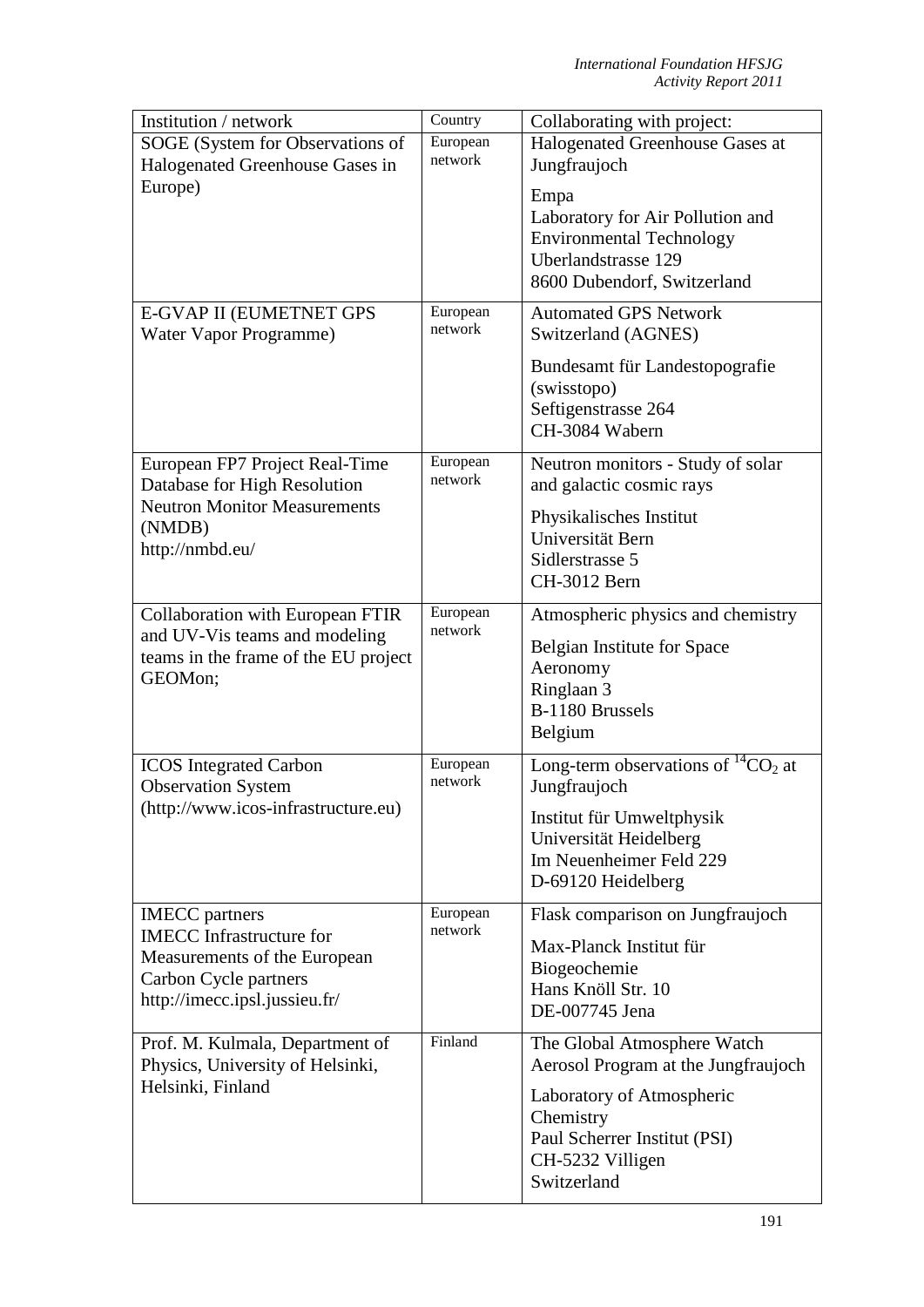| Institution / network                                                                                                                                        | Country | Collaborating with project:                                                                                                                                                     |
|--------------------------------------------------------------------------------------------------------------------------------------------------------------|---------|---------------------------------------------------------------------------------------------------------------------------------------------------------------------------------|
| Dr. David Amitrano, ISTerre,                                                                                                                                 | France  | Permasense and Permos:                                                                                                                                                          |
| CNRS / Université J. Fourier,<br>Grenoble, France                                                                                                            |         | Department of Geography<br>University of Zurich<br>Winterthurerstr. 190<br>CH-8057 Zurich, Switzerland                                                                          |
| Dr. Cindy Morris<br><b>INRA</b><br>147 rue de l'université<br>75338 Paris Cedex 07<br><b>FRANCE</b>                                                          | France  | Biological ice nucleators at<br>tropospheric cloud height<br>Institut für<br>Umweltgeowissenschaften<br>Universität Basel<br>Bernoullistrasse 30<br><b>CH-4056 Basel</b>        |
| Dr. F. Goutail/Dr. A. Pazmino<br>LATMOS - CNRS, UVSQ<br>Verrières le Buisson<br><b>FRANCE</b>                                                                | France  | Atmospheric physics and chemistry<br><b>Belgian Institute for Space</b><br>Aeronomy<br>Ringlaan 3<br>B-1180 Brussels<br>Belgium                                                 |
| Dr. K. Sellegri, Laboratoire de<br>météorologie physique, Université<br>Blaise Pascal, 63170 Aubiere,<br>France                                              | France  | The Global Atmosphere Watch<br>Aerosol Program at the Jungfraujoch<br>Laboratory of Atmospheric<br>Chemistry<br>Paul Scherrer Institut (PSI)<br>CH-5232 Villigen<br>Switzerland |
| Dr. P. Laj, Laboratoire de<br>Glaciologie et Géophysique de<br>l'Environnement CNRS - Université<br>J. Fourier, Grenoble, St Martin<br>d'Hères Cedex, France | France  | The Global Atmosphere Watch<br>Aerosol Program at the Jungfraujoch<br>Laboratory of Atmospheric<br>Chemistry<br>Paul Scherrer Institut (PSI)<br>CH-5232 Villigen<br>Switzerland |
| Deutscher Kalibrierdienst DKD,<br>Bundesallee 100,<br>D-38116 Braunschweig<br>Deutschland                                                                    | Germany | Influence of altitude on the result of $\overline{a}$<br>piston pipette<br>volume<br>with<br>air<br>cushion<br>Spaelti-TS AG<br>Wiesenstrasse 13<br>CH-5412 Gebenstorf          |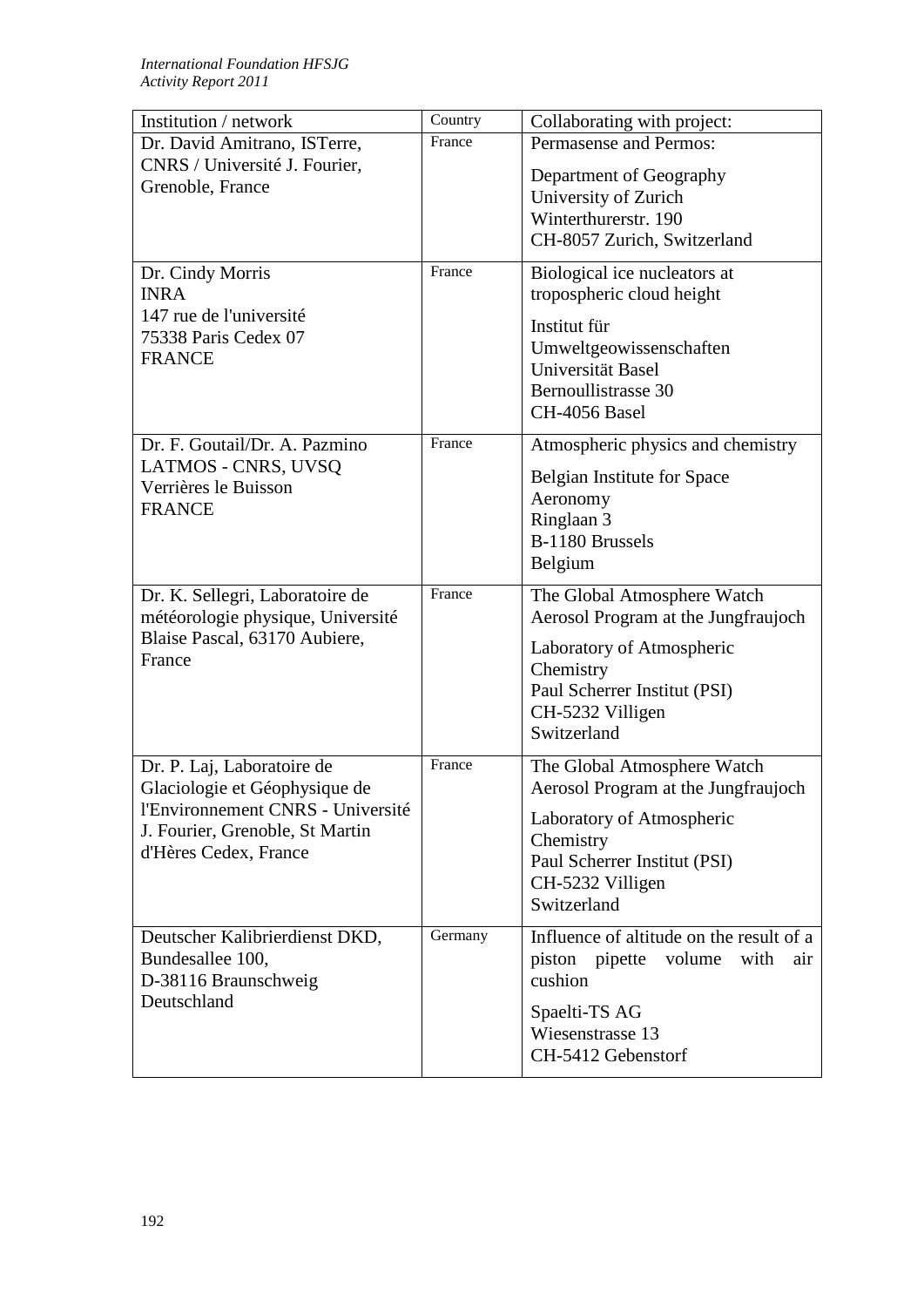| Institution / network                         | Country | Collaborating with project:                  |
|-----------------------------------------------|---------|----------------------------------------------|
| Rainer Feldmann, BRAND GMBH                   | Germany | Influence of altitude on the result of a     |
| $+$ CO KG,                                    |         | piston pipette volume<br>with<br>air         |
| D-97877 Wertheim, Deutschland                 |         | cushion                                      |
|                                               |         | Spaelti-TS AG                                |
|                                               |         | Wiesenstrasse 13                             |
|                                               |         | CH-5412 Gebenstorf                           |
|                                               |         |                                              |
| Karl Heinz Lochner, Fraunhofer-               | Germany | Influence of altitude on the result of a     |
| Institut für Silicatforschung ISC,            |         | piston pipette<br>volume<br>with<br>air      |
| Aussenstelle Bronnbach,                       |         | cushion                                      |
| D-89877 Wertheim, Deutschland                 |         | Spaelti-TS AG                                |
|                                               |         | Wiesenstrasse 13                             |
|                                               |         | CH-5412 Gebenstorf                           |
| Barbara Werner, Zentrum für                   | Germany | Influence of altitude on the result of a     |
| Messen und Kalibrieren GmbH, D-               |         | piston pipette volume<br>with<br>air         |
| 06766 Bitterfeld-Wolfen,                      |         | cushion                                      |
| Deutschland Uwe Dunker und                    |         |                                              |
| Michael Bremer, Eppendorf AG, D-              |         | Spaelti-TS AG                                |
| 22339 Hamburg, Deutschland                    |         | Wiesenstrasse 13                             |
|                                               |         | CH-5412 Gebenstorf                           |
| Uwe Dunker und Michael Bremer,                | Germany | Influence of altitude on the result of a     |
| Eppendorf AG,<br>D-22339 Hamburg, Deutschland |         | piston pipette volume with<br>air<br>cushion |
|                                               |         |                                              |
|                                               |         | Spaelti-TS AG                                |
|                                               |         | Wiesenstrasse 13                             |
|                                               |         | CH-5412 Gebenstorf                           |
| Prof. William Broughton                       | Germany | Transport and survival of desert soil-       |
| Microbiology, Bundesanstalt für               |         | and rock suface inhabiting micro-            |
| Materialforschung und -prüfung,               |         | organisms in atmospheric mineral             |
| Berlin                                        |         | dust                                         |
|                                               |         | Institut für Veterinär Bakteriologie,        |
|                                               |         | Universität Bern                             |
|                                               |         | Laenggass-Str. 122,                          |
|                                               |         | CH-3001 Bern                                 |
|                                               |         | Freie Universität Berlin                     |
|                                               |         | <b>Faculty of Geosciences</b>                |
|                                               |         | Free University of Berlin                    |
|                                               |         | Malteserstrasse 74–100                       |
|                                               |         | 12249 Berlin, Germany                        |
|                                               |         |                                              |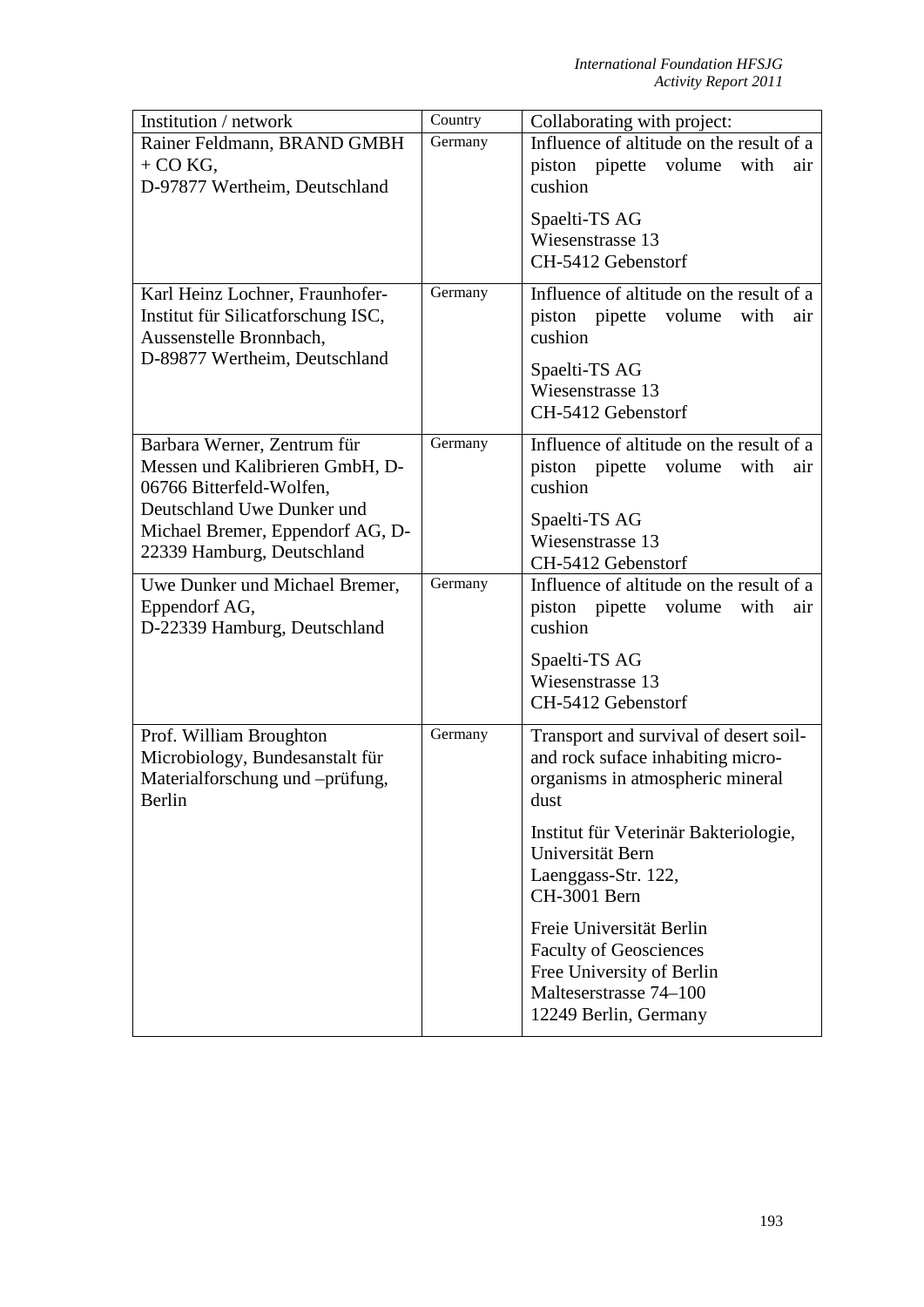| Institution / network                                      | Country | Collaborating with project:            |
|------------------------------------------------------------|---------|----------------------------------------|
| Max-Planck Institut für                                    | Germany | Continuous measurement of stable       |
| Biogeochemie                                               |         | $CO2$ isotopes at Jungfraujoch,        |
| Hans Knöll Str. 10                                         |         | Switzerland                            |
| DE-007745 Jena                                             |         |                                        |
|                                                            |         | Empa<br>Laboratory for Air Pollution & |
|                                                            |         | <b>Environmental Technology</b>        |
|                                                            |         | Überlandstrasse 129                    |
|                                                            |         | CH-8600 Dübendorf                      |
|                                                            |         |                                        |
| Satellite experiment: IMK                                  | Germany | High resolution, solar infrared        |
| (Forschungszentrum Karlsruhe) /                            |         | Fourier Transform spectrometry.        |
|                                                            |         | Application to the study of the Earth  |
|                                                            |         | atmosphere                             |
|                                                            |         | Institut d'Astrophysique et de         |
|                                                            |         | Géophysique - Université de Liège      |
|                                                            |         | allée du VI août, 17 - Bâtiment B5a    |
|                                                            |         | B-4000 Sart Tilman (Liège,             |
|                                                            |         | Belgique)                              |
|                                                            |         |                                        |
| Prof. S. Weinbruch, Universität                            | Germany | The Global Atmosphere Watch            |
| Darmstadt, Institut für Mineralogie,<br>Darmstadt, Germany |         | Aerosol Program at the Jungfraujoch    |
|                                                            |         | Laboratory of Atmospheric              |
|                                                            |         | Chemistry                              |
|                                                            |         | Paul Scherrer Institut (PSI)           |
|                                                            |         | CH-5232 Villigen                       |
|                                                            |         | Switzerland                            |
| Dr. U. Pöschl, Biogeochemistry                             | Germany | The Global Atmosphere Watch            |
| Department, Max-Planck-Institut                            |         | Aerosol Program at the Jungfraujoch    |
| für Chemie, Mainz, Germany                                 |         | Laboratory of Atmospheric              |
|                                                            |         | Chemistry                              |
|                                                            |         | Paul Scherrer Institut (PSI)           |
|                                                            |         | CH-5232 Villigen                       |
|                                                            |         | Switzerland                            |
|                                                            |         |                                        |
| Dr. J. Schneider and Prof. S.                              | Germany | The Global Atmosphere Watch            |
| Borrmann, University of Mainz,                             |         | Aerosol Program at the Jungfraujoch    |
| Particle Chemistry Department,                             |         | Laboratory of Atmospheric              |
| Mainz, Germany                                             |         | Chemistry                              |
|                                                            |         | Paul Scherrer Institut (PSI)           |
|                                                            |         | CH-5232 Villigen                       |
|                                                            |         | Switzerland                            |
|                                                            |         |                                        |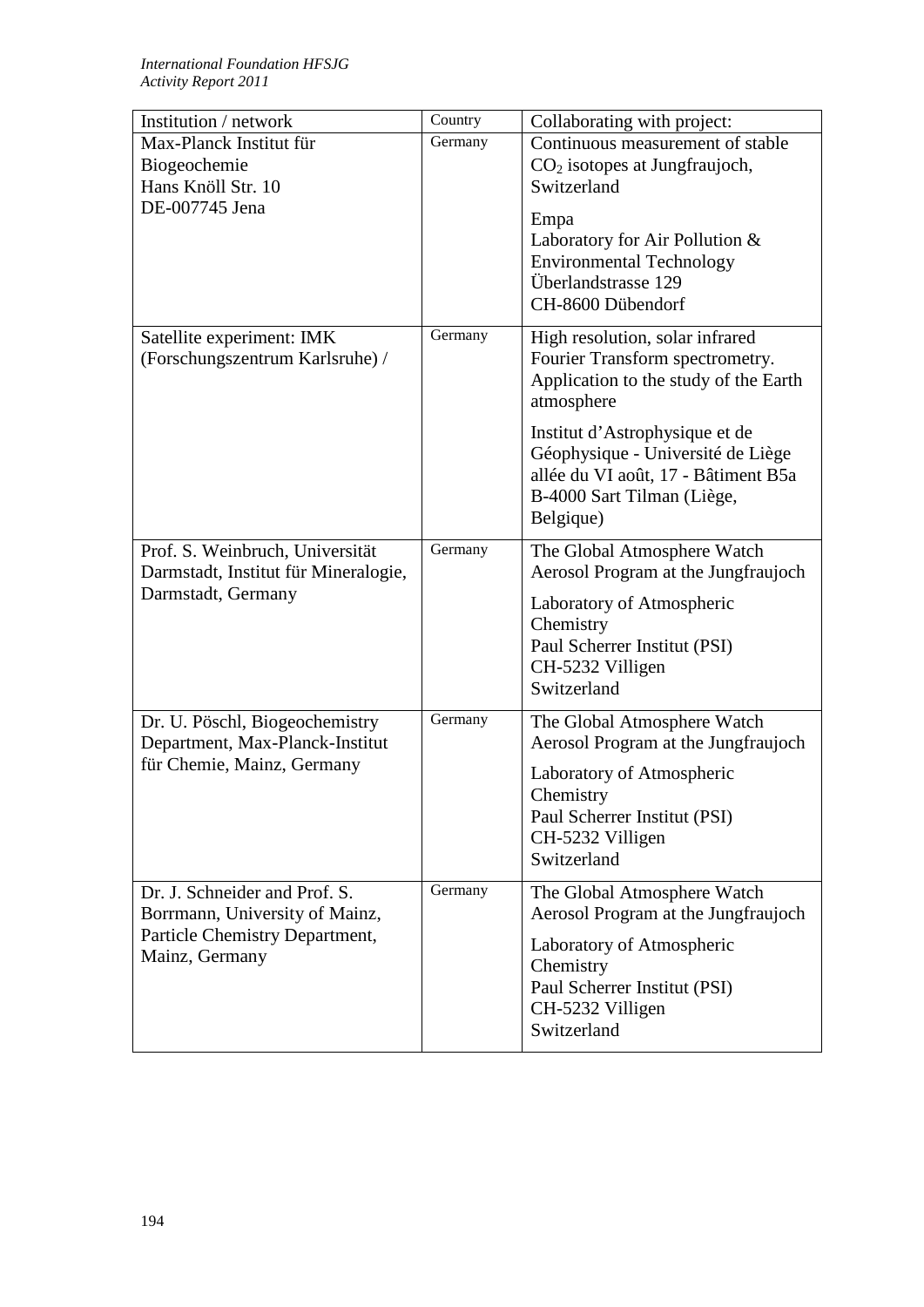| Institution / network                                 | Country       | Collaborating with project:                                        |
|-------------------------------------------------------|---------------|--------------------------------------------------------------------|
| Prof. J. Curtius, Institut für                        | Germany       | The Global Atmosphere Watch                                        |
| Atmosphäre und Umwelt, Johann                         |               | Aerosol Program at the Jungfraujoch                                |
| Wolfgang Goethe Universität                           |               | Laboratory of Atmospheric                                          |
| Frankfurt am Main, Frankfurt,                         |               | Chemistry                                                          |
| Germany                                               |               | Paul Scherrer Institut (PSI)                                       |
|                                                       |               | CH-5232 Villigen                                                   |
|                                                       |               | Switzerland                                                        |
|                                                       |               |                                                                    |
| Dr. A. Petzold, Institute of                          | Germany       | The Global Atmosphere Watch                                        |
| Atmospheric Physics, DLR                              |               | Aerosol Program at the Jungfraujoch                                |
| Oberpfaffenhofen, Germany                             |               | Laboratory of Atmospheric                                          |
|                                                       |               | Chemistry                                                          |
|                                                       |               | Paul Scherrer Institut (PSI)                                       |
|                                                       |               | CH-5232 Villigen                                                   |
|                                                       |               | Switzerland                                                        |
|                                                       |               |                                                                    |
| Dr. S. Mertes, Prof. A.<br>Wiedensohler, Institut für | Germany       | The Global Atmosphere Watch<br>Aerosol Program at the Jungfraujoch |
| Troposphärenforschung, Leipzig,<br>Germany            |               | Laboratory of Atmospheric                                          |
|                                                       |               | Chemistry                                                          |
|                                                       |               | Paul Scherrer Institut (PSI)                                       |
|                                                       |               | CH-5232 Villigen                                                   |
|                                                       |               | Switzerland                                                        |
| Dr. Martin Schnaiter, Institute of                    | Germany       | The Global Atmosphere Watch                                        |
| Meteorology and Climate Research,                     |               | Aerosol Program at the Jungfraujoch                                |
| Karlsruhe Institute of Technology                     |               | Laboratory of Atmospheric                                          |
| (KIT) Germany                                         |               | Chemistry                                                          |
|                                                       |               | Paul Scherrer Institut (PSI)                                       |
|                                                       |               | CH-5232 Villigen                                                   |
|                                                       |               | Switzerland                                                        |
| Prof. Dr. J. Fischer and Dr. T.                       | Germany       | The Global Atmosphere Watch                                        |
| Ruhtz, Freie Universität Berlin                       |               | Aerosol Program at the Jungfraujoch                                |
|                                                       |               | Laboratory of Atmospheric                                          |
|                                                       |               | Chemistry                                                          |
|                                                       |               | Paul Scherrer Institut (PSI)                                       |
|                                                       |               | CH-5232 Villigen                                                   |
|                                                       |               | Switzerland                                                        |
|                                                       | International |                                                                    |
| Satellite experiments: IASI                           | network       | High resolution, solar infrared                                    |
| ((Infrared Atmospheric Sounding)                      |               | Fourier Transform spectrometry.                                    |
| Interferometer)), AURA, OMI,<br>ACE-FTS, ENVISAT      |               | Application to the study of the Earth<br>atmosphere                |
|                                                       |               |                                                                    |
|                                                       |               | Institut d'Astrophysique et de                                     |
|                                                       |               | Géophysique - Université de Liège                                  |
|                                                       |               | allée du VI août, 17 - Bâtiment B5a                                |
|                                                       |               | B-4000 Sart Tilman (Liège,                                         |
|                                                       |               | Belgique)                                                          |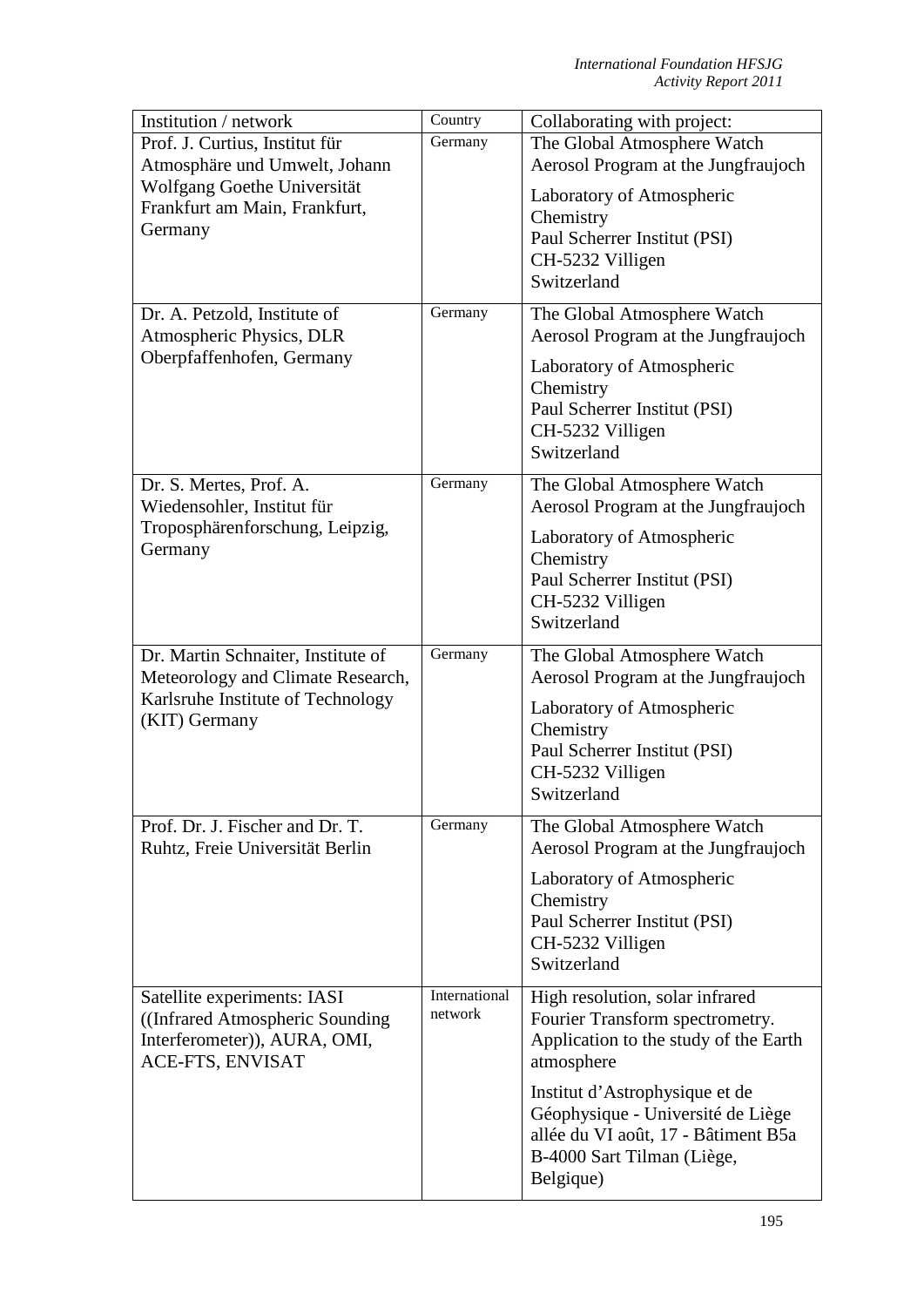| Institution / network                | Country       | Collaborating with project:                 |
|--------------------------------------|---------------|---------------------------------------------|
| International Council of the         | International | Neutron monitors - Study of solar           |
| Scientific Union's (ICSU) Scientific | network       | and galactic cosmic rays                    |
| Committee on Solar-Terrestrial       |               |                                             |
| Physics (SCOSTEP)                    |               | Physikalisches Institut<br>Universität Bern |
|                                      |               |                                             |
|                                      |               | Sidlerstrasse 5                             |
|                                      |               | CH-3012 Bern                                |
| World Data Centers A (Boulder), B    | International | Neutron monitors - Study of solar           |
| (Moscow), C (Japan), International   | network       | and galactic cosmic rays                    |
| <b>GLE</b> database                  |               |                                             |
|                                      |               | Physikalisches Institut                     |
|                                      |               | Universität Bern                            |
|                                      |               | Sidlerstrasse 5                             |
|                                      |               | CH-3012 Bern                                |
| Collaborations with University of    | International | Atmospheric physics and chemistry           |
| Liège and NDACC partners             | network       |                                             |
|                                      |               | Belgian Institute for Space                 |
|                                      |               | Aeronomy                                    |
|                                      |               | Ringlaan 3                                  |
|                                      |               | B-1180 Brussels                             |
|                                      |               | Belgium                                     |
| Both the UV-Vis and FTIR             | International | Atmospheric physics and chemistry           |
| observations contribute to the       | network       |                                             |
| international Network for the        |               | Belgian Institute for Space                 |
| Detection of Atmospheric             |               | Aeronomy                                    |
| Composition Changes (NDACC, or       |               | Ringlaan 3                                  |
| the former NDSC).                    |               | B-1180 Brussels                             |
|                                      |               | Belgium                                     |
| Global Atmosphere Watch (GAW)        | International | Remote sensing of aerosol optical           |
|                                      | network       | depth                                       |
|                                      |               | PMOD/WRC                                    |
|                                      |               | Dorfstrasse 33                              |
|                                      |               | CH-7260 Davos Dorf                          |
|                                      |               |                                             |
| NDACC (Network for the Detection     | International | High resolution, solar infrared             |
| of Atmospheric Composition           | network       | Fourier Transform spectrometry.             |
| Change, previously NDSC;             |               | Application to the study of the Earth       |
| http://www.ndacc.org/)/              |               | atmosphere                                  |
|                                      |               | Institut d'Astrophysique et de              |
|                                      |               | Géophysique - Université de Liège           |
|                                      |               | allée du VI août, 17 - Bâtiment B5a         |
|                                      |               | B-4000 Sart Tilman (Liège,                  |
|                                      |               | Belgique)                                   |
|                                      |               |                                             |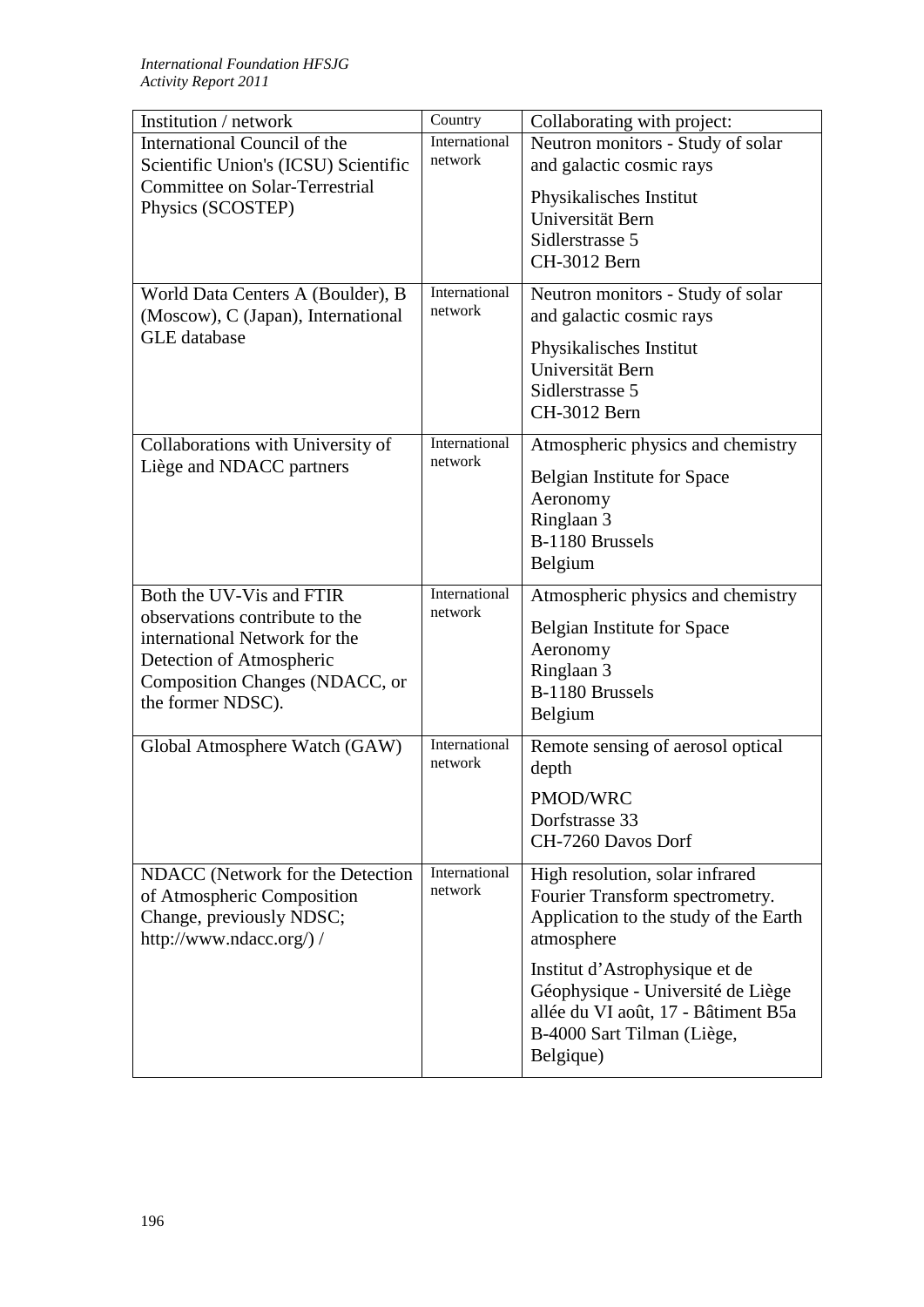| Institution / network                                                                         | Country                  | Collaborating with project:                                                                                                                           |
|-----------------------------------------------------------------------------------------------|--------------------------|-------------------------------------------------------------------------------------------------------------------------------------------------------|
| <b>NASA Langley Research Center</b>                                                           | International            | High resolution, solar infrared                                                                                                                       |
| http://www.nasa.gov/centers/langle                                                            | network                  | Fourier Transform spectrometry.                                                                                                                       |
| y/home/index.html /                                                                           |                          | Application to the study of the Earth                                                                                                                 |
|                                                                                               |                          | atmosphere                                                                                                                                            |
|                                                                                               |                          | Institut d'Astrophysique et de<br>Géophysique - Université de Liège<br>allée du VI août, 17 - Bâtiment B5a<br>B-4000 Sart Tilman (Liège,<br>Belgique) |
| <b>ACE-FTS</b> science team                                                                   | International            | High resolution, solar infrared                                                                                                                       |
| http://www.ace.uwaterloo.ca/partici<br>pants.html /                                           | network                  | Fourier Transform spectrometry.<br>Application to the study of the Earth<br>atmosphere                                                                |
|                                                                                               |                          | Institut d'Astrophysique et de<br>Géophysique - Université de Liège<br>allée du VI août, 17 - Bâtiment B5a<br>B-4000 Sart Tilman (Liège,<br>Belgique) |
| Satellite experiment: ACE-FTS                                                                 | International<br>network | High resolution, solar infrared<br>Fourier Transform spectrometry.<br>Application to the study of the Earth<br>atmosphere                             |
|                                                                                               |                          | Institut d'Astrophysique et de<br>Géophysique - Université de Liège<br>allée du VI août, 17 - Bâtiment B5a<br>B-4000 Sart Tilman (Liège,<br>Belgique) |
| Satellite experiment: ENVISAT<br>(http://www.esa.int/esaEO/SEMWY<br>$N2VQUD_index_0_m.html$ / | International<br>network | High resolution, solar infrared<br>Fourier Transform spectrometry.<br>Application to the study of the Earth<br>atmosphere                             |
|                                                                                               |                          | Institut d'Astrophysique et de<br>Géophysique - Université de Liège<br>allée du VI août, 17 - Bâtiment B5a<br>B-4000 Sart Tilman (Liège,<br>Belgique) |
| Global Atmosphere Watch (GAW)                                                                 | International<br>network | Halogenated Greenhouse Gases at<br>Jungfraujoch                                                                                                       |
|                                                                                               |                          | Empa<br>Laboratory for Air Pollution and<br><b>Environmental Technology</b><br>Überlandstrasse 129<br>8600 Dubendorf, Switzerland                     |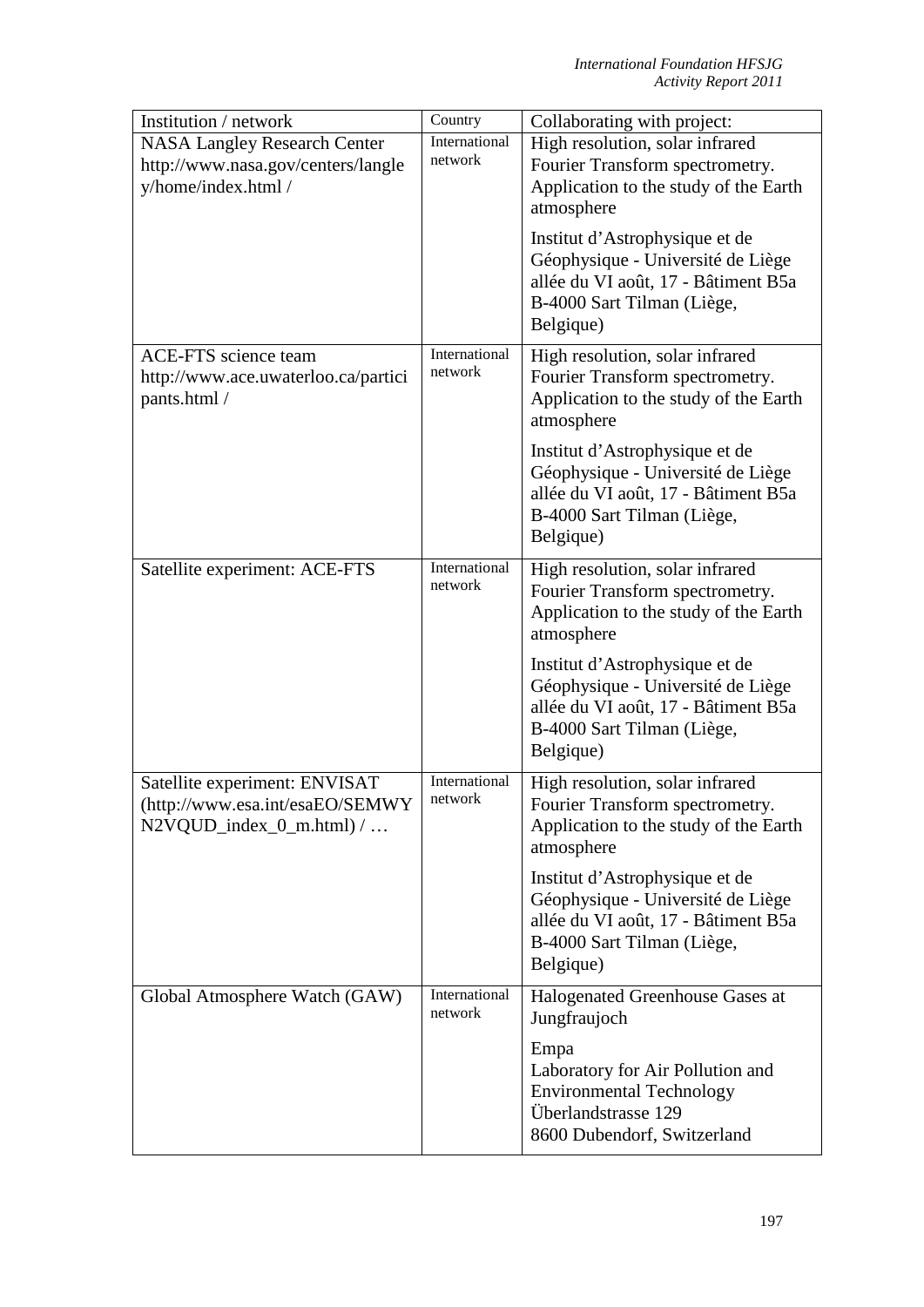| Institution / network                                                                                  | Country                  | Collaborating with project:                                                                                                                              |
|--------------------------------------------------------------------------------------------------------|--------------------------|----------------------------------------------------------------------------------------------------------------------------------------------------------|
| <b>AGAGE</b> (Advanced Global                                                                          | International            | Halogenated Greenhouse Gases at                                                                                                                          |
| Atmospheric Gases Experiment)                                                                          | network                  | Jungfraujoch                                                                                                                                             |
|                                                                                                        |                          | Empa<br>Laboratory for Air Pollution and<br><b>Environmental Technology</b><br>Überlandstrasse 129<br>8600 Dubendorf, Switzerland                        |
| Radiation data submitted to the<br><b>World Radiation Data Centre</b>                                  | International<br>network | Global Atmosphere Watch Radiation<br>Measurements                                                                                                        |
| (WRDC, St. Petersburg, Russian<br>Federation) within the framework of<br>the Global Atmosphere Watch.  |                          | Office fédéral de météorologie et de<br>climatologie MétéoSuisse<br>Station Aérologique<br>ch. de l'Aérologie<br>CH-1530 Payerne                         |
| Collaboration with the GOME,                                                                           | International            | Atmospheric physics and chemistry                                                                                                                        |
| ENVISAT, OMI, ACE and MetOp                                                                            | networks                 | <b>Belgian Institute for Space</b>                                                                                                                       |
| GOME-2 and IASI satellite<br>communities.                                                              |                          | Aeronomy                                                                                                                                                 |
|                                                                                                        |                          | Ringlaan 3                                                                                                                                               |
|                                                                                                        |                          | B-1180 Brussels<br>Belgium                                                                                                                               |
|                                                                                                        |                          |                                                                                                                                                          |
| Prof. Y. Matsubara, Dr. T. Sako, Dr.<br>S. Masuda, Solar Terrestrial<br>Environment Laboratory, Nagoya | Japan                    | <b>SONTEL</b> - Solar Neutron Telescope<br>for the identification and the study of<br>high-energy neutrons produced in                                   |
| University, Nagoya 464-8601,<br>Japan                                                                  |                          | energetic eruptions at the Sun                                                                                                                           |
|                                                                                                        |                          | Physikalisches Institut<br>Universität Bern                                                                                                              |
|                                                                                                        |                          | Sidlerstrasse 5                                                                                                                                          |
|                                                                                                        |                          | CH-3012 Bern                                                                                                                                             |
| Prof. Y Muraki, Konan University,<br>Nada-ku, Kobe 657-0000, Japan                                     | Japan                    | <b>SONTEL</b> - Solar Neutron Telescope<br>for the identification and the study of<br>high-energy neutrons produced in<br>energetic eruptions at the Sun |
|                                                                                                        |                          | Physikalisches Institut<br>Universität Bern<br>Sidlerstrasse 5<br>CH-3012 Bern                                                                           |
| <b>UK Met Office</b><br><b>FitzRoy Road</b>                                                            | <b>UK</b>                | Halogenated Greenhouse Gases at<br>Jungfraujoch                                                                                                          |
| Exeter<br>Devon<br>EX1 3PB<br>United Kingdom                                                           |                          | Empa<br>Laboratory for Air Pollution and<br><b>Environmental Technology</b><br>Uberlandstrasse 129<br>8600 Dubendorf, Switzerland                        |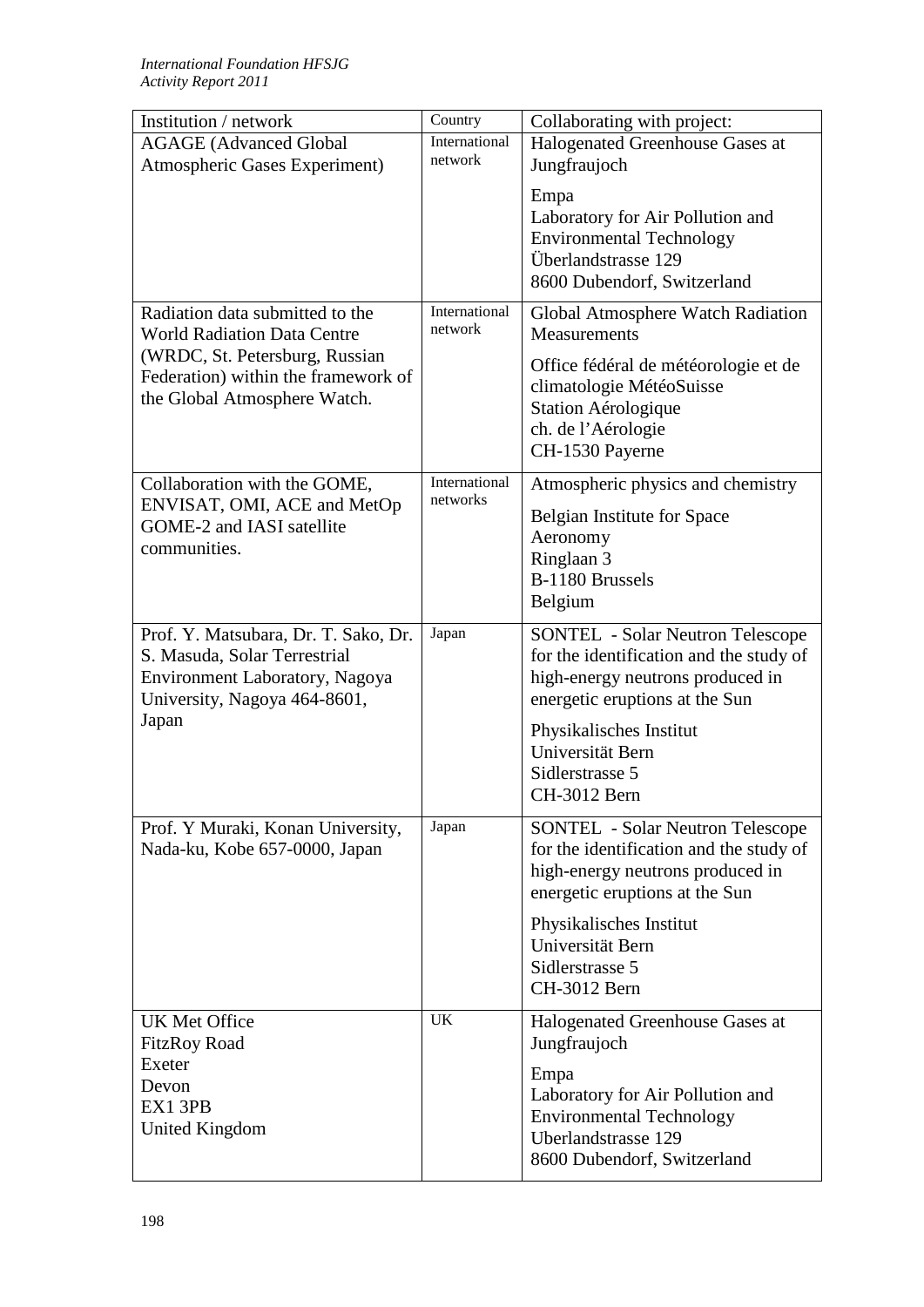| Institution / network                            | Country     | Collaborating with project:                                                                                                                           |
|--------------------------------------------------|-------------|-------------------------------------------------------------------------------------------------------------------------------------------------------|
| Collaboration with Karin Kreher                  | New Zealand | Atmospheric physics and chemistry                                                                                                                     |
| and Paul V. Johnston of NIWA,                    |             | Belgian Institute for Space                                                                                                                           |
| New-Zeland                                       |             | Aeronomy                                                                                                                                              |
| NIWA National Institute of Water                 |             | Ringlaan 3                                                                                                                                            |
| and Atmospheric Research                         |             | B-1180 Brussels                                                                                                                                       |
| 41 Market Place                                  |             | Belgium                                                                                                                                               |
| Viaduct Harbour                                  |             |                                                                                                                                                       |
| <b>Auckland Central 1010</b>                     |             |                                                                                                                                                       |
| Private Bag 99940                                |             |                                                                                                                                                       |
| Newmarket, Auckland 1149                         |             |                                                                                                                                                       |
| New Zealand ph: +64 9 375 2050                   |             |                                                                                                                                                       |
| University of Oslo                               | Norway      | High resolution, solar infrared<br>Fourier Transform spectrometry.<br>Application to the study of the Earth<br>atmosphere                             |
|                                                  |             | Institut d'Astrophysique et de<br>Géophysique - Université de Liège<br>allée du VI août, 17 - Bâtiment B5a<br>B-4000 Sart Tilman (Liège,<br>Belgique) |
| <b>Matthew MacLeod</b>                           | Sweden      | Quantitative characterization of the                                                                                                                  |
| 2011 Department of Applied                       |             | impact of environmental factors on                                                                                                                    |
| Environmental Science, Stockholm                 |             | the performance of passive air                                                                                                                        |
| University   Svante Arrhenius väg 8,             |             | samplers for semi-volatile organic                                                                                                                    |
| SE-11418                                         |             | compounds                                                                                                                                             |
| Sweden                                           |             | Institut für Chemie- und                                                                                                                              |
| http://www.itm.su.se/page.php?pid=<br>536&id=277 |             | Bioingenieurwissenschaften                                                                                                                            |
|                                                  |             | ETH Zürich                                                                                                                                            |
|                                                  |             | Wolfgang-Pauli-Str. 10                                                                                                                                |
|                                                  |             | 8093 Zürich                                                                                                                                           |
| B. Buchmann, D. Brunner, S.                      | Switzerland | Atmospheric physics and chemistry                                                                                                                     |
| Henne and M. Steinbacher                         |             |                                                                                                                                                       |
|                                                  |             | Belgian Institute for Space<br>Aeronomy                                                                                                               |
| Laboratory for Air Pollution and                 |             | Ringlaan 3                                                                                                                                            |
| <b>Environmental Technology</b>                  |             | B-1180 Brussels                                                                                                                                       |
| Uberlandstrasse 129                              |             | Belgium                                                                                                                                               |
| 8600 Dubendorf, Switzerland                      |             |                                                                                                                                                       |
| Dr. Franz Conen                                  | Switzerland | The Global Atmosphere Watch                                                                                                                           |
| Institut für                                     |             | Aerosol Program at the Jungfraujoch                                                                                                                   |
| Umweltgeowissenschaften                          |             | Laboratory of Atmospheric                                                                                                                             |
| Universität Basel                                |             | Chemistry                                                                                                                                             |
| Bernoullistrasse 30                              |             | Paul Scherrer Institut (PSI)                                                                                                                          |
| CH-4056 Basel                                    |             | CH-5232 Villigen                                                                                                                                      |
|                                                  |             | Switzerland                                                                                                                                           |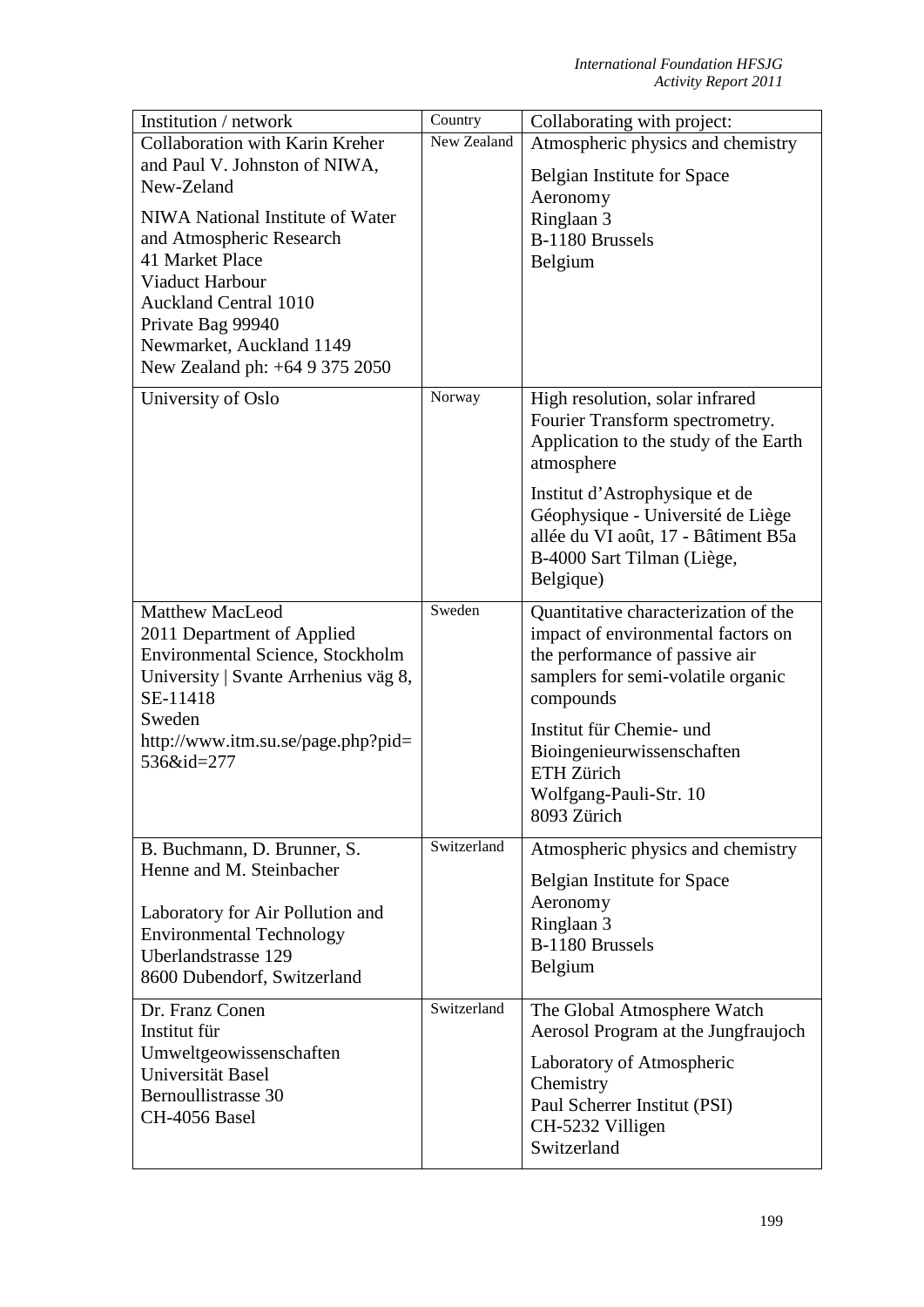| Institution / network                                        | Country     | Collaborating with project:                                        |
|--------------------------------------------------------------|-------------|--------------------------------------------------------------------|
| Dr. D. Ruffieux                                              | Switzerland | The Global Atmosphere Watch                                        |
| Office fédéral de météorologie et de                         |             | Aerosol Program at the Jungfraujoch                                |
| climatologie MétéoSuisse                                     |             | Laboratory of Atmospheric                                          |
| Station Aérologique                                          |             | Chemistry                                                          |
| ch. de l'Aérologie                                           |             | Paul Scherrer Institut (PSI)                                       |
| CH-1530 Payerne                                              |             | CH-5232 Villigen                                                   |
|                                                              |             | Switzerland                                                        |
|                                                              |             |                                                                    |
| Prof. U. Lohmann, Prof. J. Stähelin,                         | Switzerland | The Global Atmosphere Watch                                        |
| Prof. T. Peter                                               |             | Aerosol Program at the Jungfraujoch                                |
| Institute for Atmospheric and<br>Climate Science (IACETH)    |             | Laboratory of Atmospheric                                          |
| Swiss Federal Institute of                                   |             | Chemistry                                                          |
| Technology Zürich                                            |             | Paul Scherrer Institut (PSI)                                       |
| Universitätstrasse 16                                        |             | CH-5232 Villigen                                                   |
| CH-8092 Zürich                                               |             | Switzerland                                                        |
|                                                              |             |                                                                    |
| Prof. M. Leuenberger                                         | Switzerland | The Global Atmosphere Watch                                        |
| <b>Climate and Environmental Physics</b><br>Universität Bern |             | Aerosol Program at the Jungfraujoch                                |
| CH-3012 Bern                                                 |             | Laboratory of Atmospheric                                          |
|                                                              |             | Chemistry                                                          |
|                                                              |             | Paul Scherrer Institut (PSI)                                       |
|                                                              |             | CH-5232 Villigen                                                   |
|                                                              |             | Switzerland                                                        |
| Laboratory of Atmospheric                                    | Switzerland | Water isotope measurements with a                                  |
| Chemistry                                                    |             | <b>PICARRO Laser instrument</b>                                    |
| Paul Scherrer Institut (PSI)                                 |             | <b>Climate and Environmental Physics</b>                           |
| CH-5232 Villigen                                             |             | Universität Bern                                                   |
| Switzerland                                                  |             | CH-3012 Bern                                                       |
|                                                              | Switzerland |                                                                    |
| Dr. C. Hüglin, Dr. S. Reimann<br>Empa                        |             | The Global Atmosphere Watch<br>Aerosol Program at the Jungfraujoch |
| Laboratory for Air Pollution &                               |             |                                                                    |
| <b>Environmental Technology</b>                              |             | Laboratory of Atmospheric                                          |
| Überlandstrasse 129                                          |             | Chemistry                                                          |
| CH-8600 Dübendorf                                            |             | Paul Scherrer Institut (PSI)                                       |
|                                                              |             | CH-5232 Villigen<br>Switzerland                                    |
|                                                              |             |                                                                    |
| Prof. Dr. B. Grobéty                                         | Switzerland | The Global Atmosphere Watch                                        |
| Departement für Geowissenschaften                            |             | Aerosol Program at the Jungfraujoch                                |
| Universität Fribourg                                         |             | Laboratory of Atmospheric                                          |
| Chemin du Musée 6                                            |             | Chemistry                                                          |
| CH-1700 Fribourg                                             |             | Paul Scherrer Institut (PSI)                                       |
|                                                              |             | CH-5232 Villigen                                                   |
|                                                              |             | Switzerland                                                        |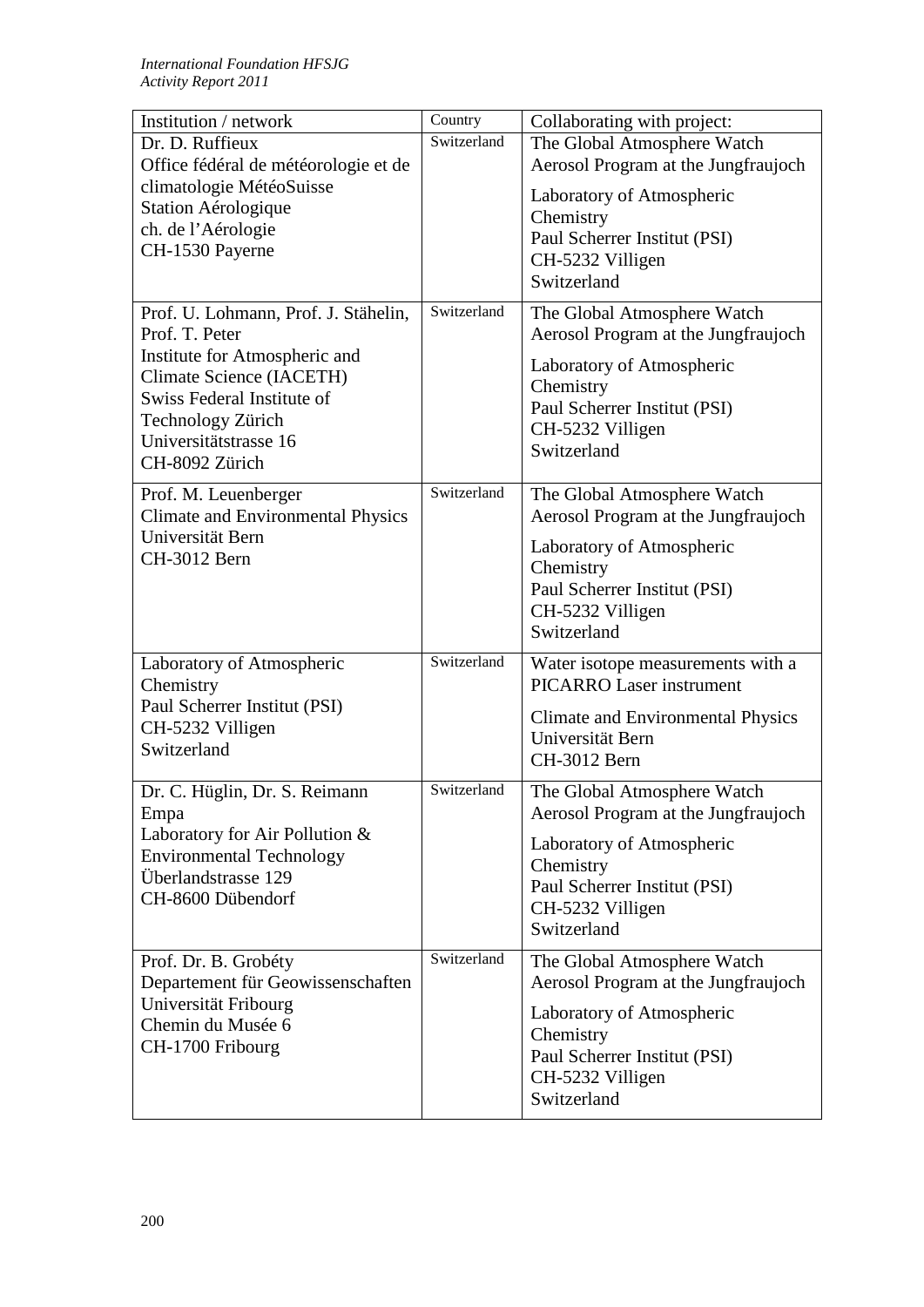| Institution / network                                                                                                            | Country     | Collaborating with project:                                                                                                                        |
|----------------------------------------------------------------------------------------------------------------------------------|-------------|----------------------------------------------------------------------------------------------------------------------------------------------------|
| Dr. Julian Gröbner, Physikalisch-                                                                                                | Switzerland | The Global Atmosphere Watch                                                                                                                        |
| Meteorologisches Observatorium                                                                                                   |             | Aerosol Program at the Jungfraujoch                                                                                                                |
| Davos, World Radiation Center<br>(PMOD/WRC), Davos Switzerland                                                                   |             | Laboratory of Atmospheric<br>Chemistry<br>Paul Scherrer Institut (PSI)<br>CH-5232 Villigen<br>Switzerland                                          |
| Longwave Infrared radiative forcing<br>trend assimiliation over Switzerland                                                      | Switzerland | Global Atmosphere Watch Radiation<br>Measurements                                                                                                  |
| (LIRAS)<br>Remote sensing of aerosol optical<br>depth                                                                            |             | Office fédéral de météorologie et de<br>climatologie MétéoSuisse<br>Station Aérologique<br>ch. de l'Aérologie                                      |
| PMOD/WRC<br>Dorfstrasse 33<br>CH-7260 Davos Dorf                                                                                 |             | CH-1530 Payerne                                                                                                                                    |
| Laboratory of Atmospheric<br>Chemistry<br>Paul Scherrer Institut (PSI)                                                           | Switzerland | Field measurements of atmospheric<br>ice nuclei and properties of mixed<br>phase clouds                                                            |
| CH-5232 Villigen<br>Switzerland                                                                                                  |             | Institute for Atmospheric and<br><b>Climate Science</b><br>ETH Zurich<br>Universitätsstrasse 16, CHN O16.3<br>CH-8092 Zürich                       |
| MeteoSwiss                                                                                                                       | Switzerland | Remote sensing of aerosol optical<br>depth                                                                                                         |
|                                                                                                                                  |             | PMOD/WRC<br>Dorfstrasse 33                                                                                                                         |
| Laboratory of Atmospheric<br>Chemistry                                                                                           | Switzerland | CH-7260 Davos Dorf<br>Single particle analysis of aerosols<br>from Saharan dust events                                                             |
| Paul Scherrer Institut (PSI)<br>CH-5232 Villigen<br>Switzerland                                                                  |             | Departement für Geowissenschaften<br>Universität Fribourg<br>Chemin du Musée 6<br>CH-1700 Fribourg                                                 |
| Office fédéral de météorologie et de<br>climatologie MétéoSuisse<br>Station Aérologique<br>ch. de l'Aérologie<br>CH-1530 Payerne | Switzerland | Single particle analysis of aerosols<br>from Saharan dust events<br>Departement für Geowissenschaften<br>Universität Fribourg<br>Chemin du Musée 6 |
|                                                                                                                                  |             | CH-1700 Fribourg                                                                                                                                   |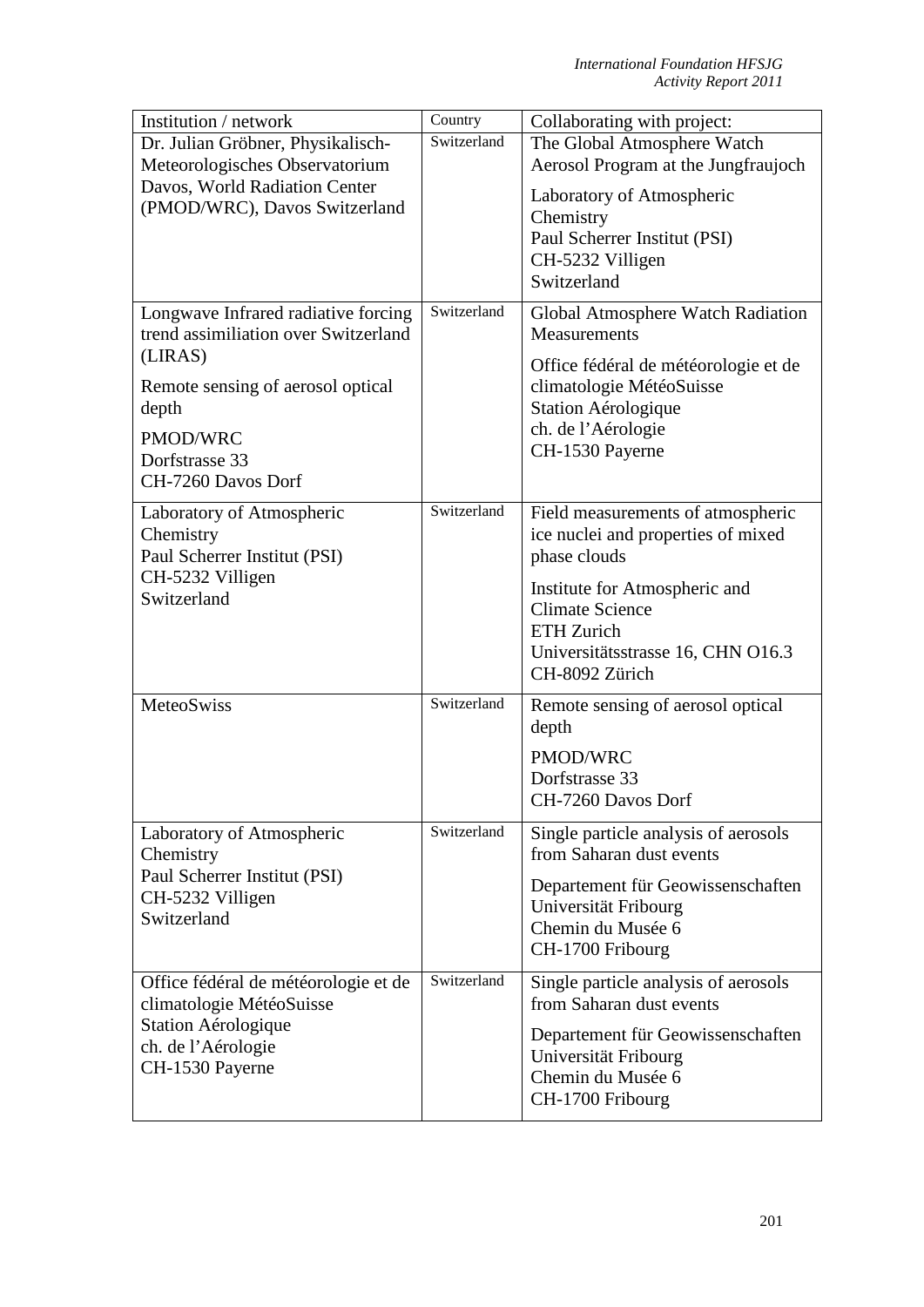| Institution / network                                                                                                                                 | Country     | Collaborating with project:                                                                                                                                                                                           |
|-------------------------------------------------------------------------------------------------------------------------------------------------------|-------------|-----------------------------------------------------------------------------------------------------------------------------------------------------------------------------------------------------------------------|
| <b>ETH Zürich</b><br><b>Institute for Quantum Electronics</b><br>Wolfgang-Pauli-Str.16<br>CH-8093 Zurich                                              | Switzerland | Continuous measurement of stable<br>$CO2$ isotopes at Jungfraujoch,<br>Switzerland<br>Empa<br>Laboratory for Air Pollution &<br><b>Environmental Technology</b><br>Überlandstrasse 129<br>CH-8600 Dübendorf           |
| <b>Remote Sensing Laboratories</b><br>Department of Geography<br>University of Zurich - Irchel<br>Winterthurerstr. 190<br>CH-8057 Zurich, Switzerland | Switzerland | APEX flight campaign: Retrieval of<br>snow properties from hyperspectral<br>imaging data<br><b>Remote Sensing Research Unit</b><br>Institute of Geography<br>Universität Bern<br>Hallerstrasse 12<br>CH-3012 Bern     |
| WSL Institute for Snow and<br><b>Avalanche Research SLF</b><br>Flüelastrasse 11<br>CH-7260 Davos Dorf<br>Switzerland                                  | Switzerland | APEX flight campaign: Retrieval of<br>snow properties from hyperspectral<br>imaging data<br><b>Remote Sensing Research Unit</b><br>Institute of Geography<br>Universität Bern<br>Hallerstrasse 12<br>CH-3012 Bern     |
| <b>Climate and Environmental Physics</b><br>Physikalisches Institut<br>Universität Bern<br>Sidlerstrasse 5<br>CH-3012 Bern                            | Switzerland | Continuous measurement of stable<br>CO <sub>2</sub> isotopes at Jungfraujoch,<br>Switzerland<br>Empa<br>Laboratory for Air Pollution &<br><b>Environmental Technology</b><br>Überlandstrasse 129<br>CH-8600 Dübendorf |
| Empa<br>Laboratory for Air<br>Pollution/Environmental<br>Technology<br>Ueberlandstrasse 129<br>CH-8600 Dübendorf                                      | Switzerland | Atmospheric physics and chemistry<br>Belgian Institute for Space<br>Aeronomy<br>Ringlaan 3<br>B-1180 Brussels<br>Belgium                                                                                              |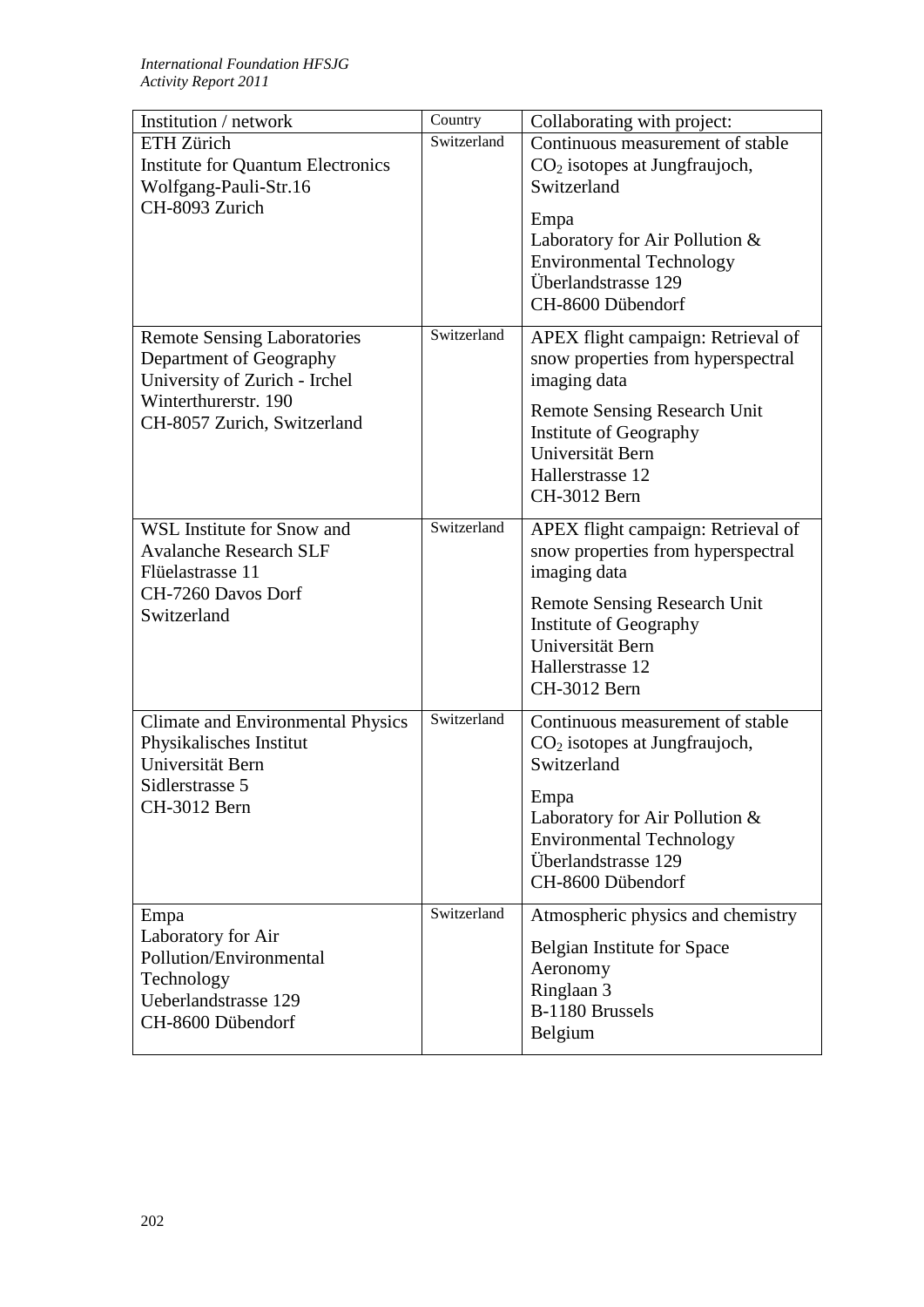| Institution / network                    | Country     | Collaborating with project:                         |
|------------------------------------------|-------------|-----------------------------------------------------|
| <b>Climate and Environmental Physics</b> | Switzerland | National Air Pollution Monitoring                   |
| Physikalisches Institut                  |             | Network (NABEL)                                     |
| Universität Bern                         |             | Empa                                                |
| Sidlerstrasse 5                          |             | Laboratory for Air                                  |
| CH-3012 Bern                             |             | Pollution/Environmental Technology                  |
|                                          |             | Ueberlandstrasse 129                                |
|                                          |             | CH-8600 Dübendorf                                   |
|                                          | Switzerland |                                                     |
| <b>Climate and Environmental Physics</b> |             | <sup>85</sup> Kr Activity Determination in          |
| Physikalisches Institut                  |             | Tropospheric Air                                    |
| Universität Bern                         |             | Bundesamt für Strahlenschutz                        |
| Sidlerstrasse 5<br>CH-3012 Bern          |             | Rosastrasse 9                                       |
|                                          |             | D-79098 Freiburg                                    |
| MeteoSwiss, Zurich and Payerne           | Switzerland | National Air Pollution Monitoring                   |
|                                          |             | Network (NABEL)                                     |
|                                          |             |                                                     |
|                                          |             | Empa                                                |
|                                          |             | Laboratory for Air                                  |
|                                          |             | Pollution/Environmental Technology                  |
|                                          |             | Ueberlandstrasse 129                                |
|                                          |             | CH-8600 Dübendorf                                   |
| Laboratory of Atmospheric                | Switzerland | <b>National Air Pollution Monitoring</b>            |
| Chemistry                                |             | Network (NABEL)                                     |
| Paul Scherrer Institut (PSI)             |             | Empa                                                |
| CH-5232 Villigen                         |             | Laboratory for Air                                  |
| Switzerland                              |             | Pollution/Environmental Technology                  |
|                                          |             | Ueberlandstrasse 129                                |
|                                          |             | CH-8600 Dübendorf                                   |
|                                          | Switzerland |                                                     |
| Institute of Geodesy and                 |             | <b>Automated GPS Network</b><br>Switzerland (AGNES) |
| Photogrammetry, ETH Zürich               |             |                                                     |
|                                          |             | Bundesamt für Landestopografie                      |
|                                          |             | (swisstopo)                                         |
|                                          |             | Seftigenstrasse 264                                 |
|                                          |             | CH-3084 Wabern                                      |
| Institute of Applied Physics (IAP),      | Switzerland | <b>Automated GPS Network</b>                        |
| University of Bern                       |             | Switzerland (AGNES)                                 |
|                                          |             | Bundesamt für Landestopografie                      |
|                                          |             | (swisstopo)                                         |
|                                          |             | Seftigenstrasse 264                                 |
|                                          |             | CH-3084 Wabern                                      |
|                                          |             |                                                     |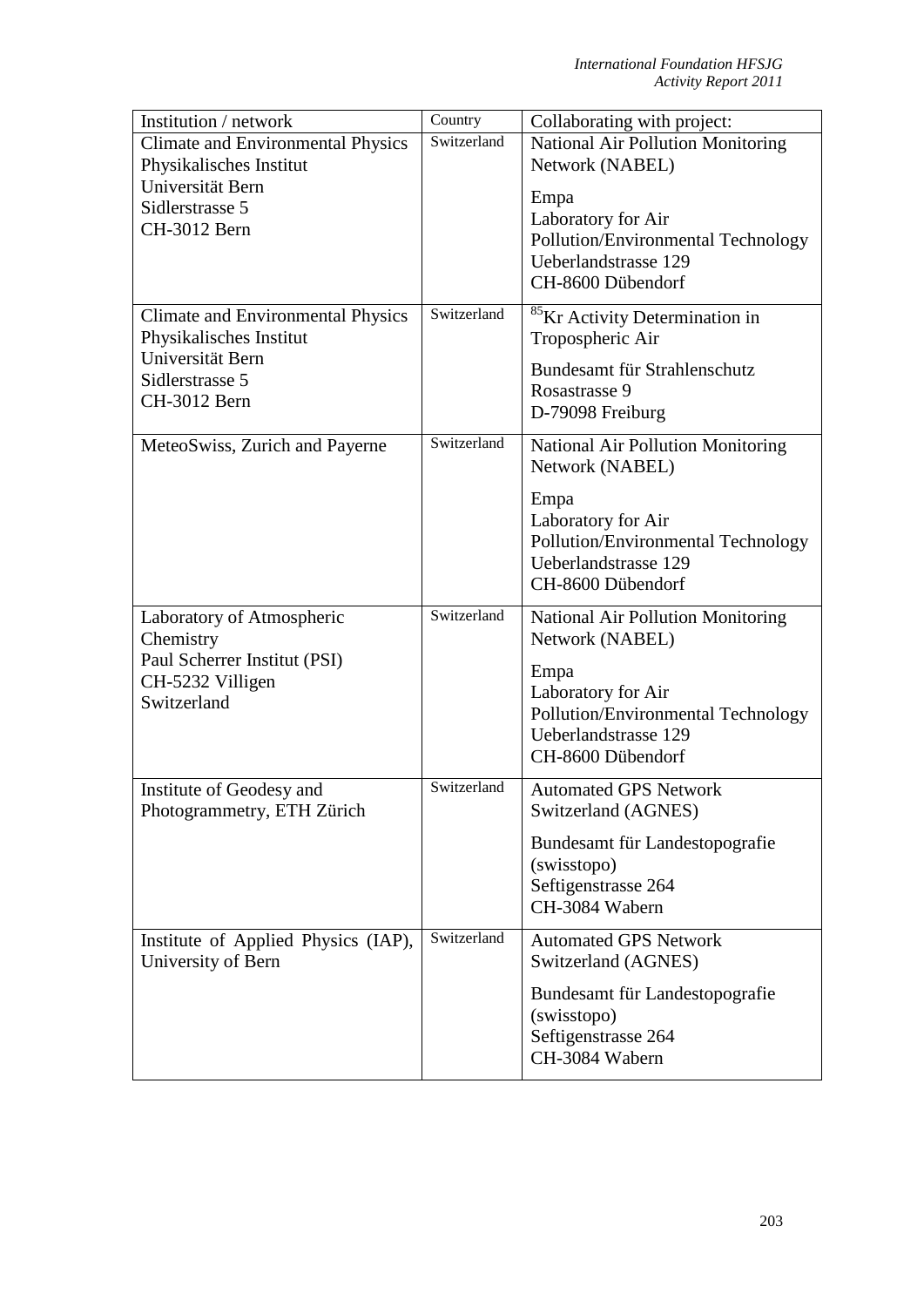| Institution / network                                                          | Country     | Collaborating with project:                                     |
|--------------------------------------------------------------------------------|-------------|-----------------------------------------------------------------|
| MeteoSwiss, Zurich and Payerne                                                 | Switzerland | <b>Automated GPS Network</b>                                    |
|                                                                                |             | Switzerland (AGNES)                                             |
|                                                                                |             | Bundesamt für Landestopografie                                  |
|                                                                                |             | (swisstopo)                                                     |
|                                                                                |             | Seftigenstrasse 264                                             |
|                                                                                |             | CH-3084 Wabern                                                  |
| Empa                                                                           | Switzerland | Defining a criterion for free                                   |
| Group for climate gases                                                        |             | tropospheric air at Jungfraujoch                                |
| Laboratory for Air                                                             |             | Institut für                                                    |
| Pollution/Environmental                                                        |             | Umweltgeowissenschaften                                         |
| Technology                                                                     |             | Universität Basel                                               |
| CH-8600 Dübendorf                                                              |             | Bernoullistrasse 30                                             |
|                                                                                |             | CH-4056 Basel                                                   |
|                                                                                | Switzerland |                                                                 |
| Laboratory of Atmospheric<br>Chemistry                                         |             | Biological ice nucleators at<br>tropospheric cloud height       |
| Paul Scherrer Institut (PSI)                                                   |             |                                                                 |
| CH-5232 Villigen                                                               |             | Institut für                                                    |
| Switzerland                                                                    |             | Umweltgeowissenschaften                                         |
|                                                                                |             | Universität Basel                                               |
|                                                                                |             | Bernoullistrasse 30<br>CH-4056 Basel                            |
|                                                                                |             |                                                                 |
| <b>Swiss Glacier Monitoring Network,</b>                                       | Switzerland | Glaciological investigations on the                             |
| Federal Office for the Environment                                             |             | Grosser Aletschgletscher                                        |
| (BAFU)                                                                         |             | Versuchsanstalt für Wasserbau,                                  |
|                                                                                |             | Hydrologie und Glaziologie (VAW),                               |
|                                                                                |             | ETH Zürich                                                      |
| Empa                                                                           | Switzerland | Biological ice nucleators at                                    |
| $NABEL + Group for climate gases$                                              |             | tropospheric cloud height                                       |
| Laboratory for Air                                                             |             |                                                                 |
| Pollution/Environmental                                                        |             | Institut für<br>Umweltgeowissenschaften                         |
| Technology                                                                     |             | Universität Basel                                               |
| CH-8600 Dübendorf                                                              |             | Bernoullistrasse 30                                             |
|                                                                                |             | CH-4056 Basel                                                   |
|                                                                                | Switzerland |                                                                 |
| <b>Swiss Glacier Monitoring Network,</b><br>Federal Office for the Environment |             | Glaciological investigations on the<br>Grosser Aletschgletscher |
| (BAFU)                                                                         |             |                                                                 |
|                                                                                |             | ETH Zürich                                                      |
|                                                                                |             | Versuchsanstalt für Wasserbau,                                  |
|                                                                                |             | Hydrologie und Glaziologie (VAW)<br>Gloriastrasse 37/39         |
|                                                                                |             | CH-8092 Zürich                                                  |
|                                                                                |             |                                                                 |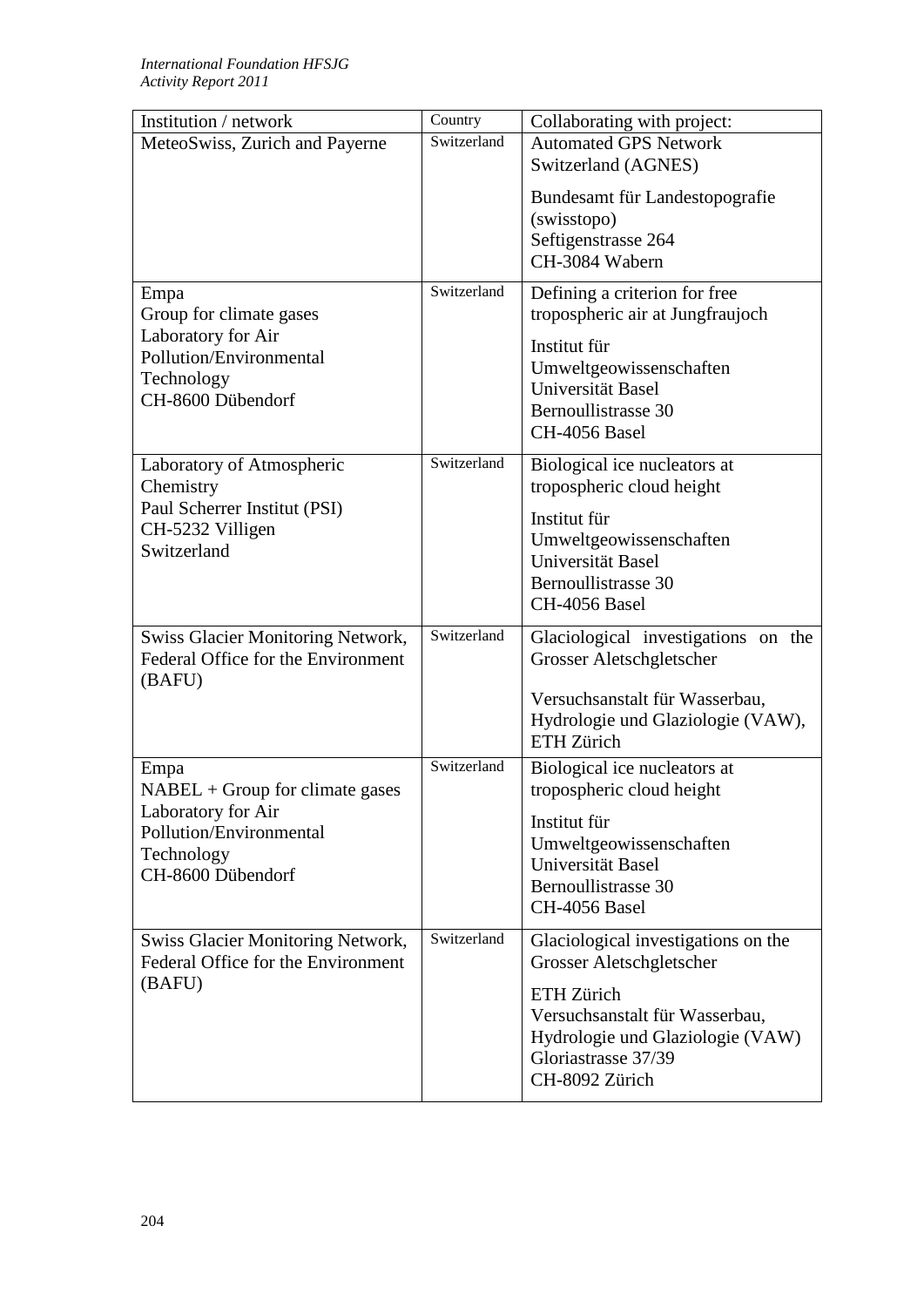| Institution / network                                                   | Country     | Collaborating with project:                                                                                                                                                                                 |
|-------------------------------------------------------------------------|-------------|-------------------------------------------------------------------------------------------------------------------------------------------------------------------------------------------------------------|
| Astronomical Institute (AIUB),                                          | Switzerland | <b>Automated GPS Network</b>                                                                                                                                                                                |
| University of Bern                                                      |             | Switzerland (AGNES)                                                                                                                                                                                         |
|                                                                         |             | Bundesamt für Landestopografie<br>(swisstopo)<br>Seftigenstrasse 264<br>CH-3084 Wabern                                                                                                                      |
| Alpes Lasers SA<br>1-3 Max.-de-Meuron<br>C.P. 1766<br>CH-2001 Neuchâtel | Switzerland | Continuous measurement of stable<br>$CO2$ isotopes at Jungfraujoch,<br>Switzerland<br>Empa<br>Laboratory for Air Pollution &<br><b>Environmental Technology</b><br>Überlandstrasse 129<br>CH-8600 Dübendorf |
| Permafrost Monitoring Switzerland<br>(www.permos.ch)                    | Switzerland | Geophysical monitoring of the<br>evolution of permafrost on Stockhorn                                                                                                                                       |
|                                                                         |             | University of Fribourg<br>Department of Geosciences -<br>Geography Unit<br>Chemin du Musée 4<br>CH-1700 Fribourg                                                                                            |
| FNS-Sinergia project TEMPS<br>(http://www.unifr.ch/geoscience/ge        | Switzerland | Geophysical monitoring of the<br>evolution of permafrost on Stockhorn                                                                                                                                       |
| ographie/acag/doku.php?id=projects<br>:temps)                           |             | University of Fribourg<br>Department of Geosciences -<br>Geography Unit<br>Chemin du Musée 4<br>CH-1700 Fribourg                                                                                            |
| Global Atmosphere Watch (GAW)                                           | Switzerland | National Air Pollution Monitoring<br>Network (NABEL)                                                                                                                                                        |
|                                                                         |             | Empa<br>Laboratory for Air<br>Pollution/Environmental Technology<br>Ueberlandstrasse 129<br>CH-8600 Dübendorf                                                                                               |
| Bundesamt für Umwelt (BAFU)/<br>Federal Office for the Environment      | Switzerland | <b>National Air Pollution Monitoring</b><br>Network (NABEL)                                                                                                                                                 |
| (FOEN)                                                                  |             | Empa<br>Laboratory for Air<br>Pollution/Environmental Technology<br>Ueberlandstrasse 129<br>CH-8600 Dübendorf                                                                                               |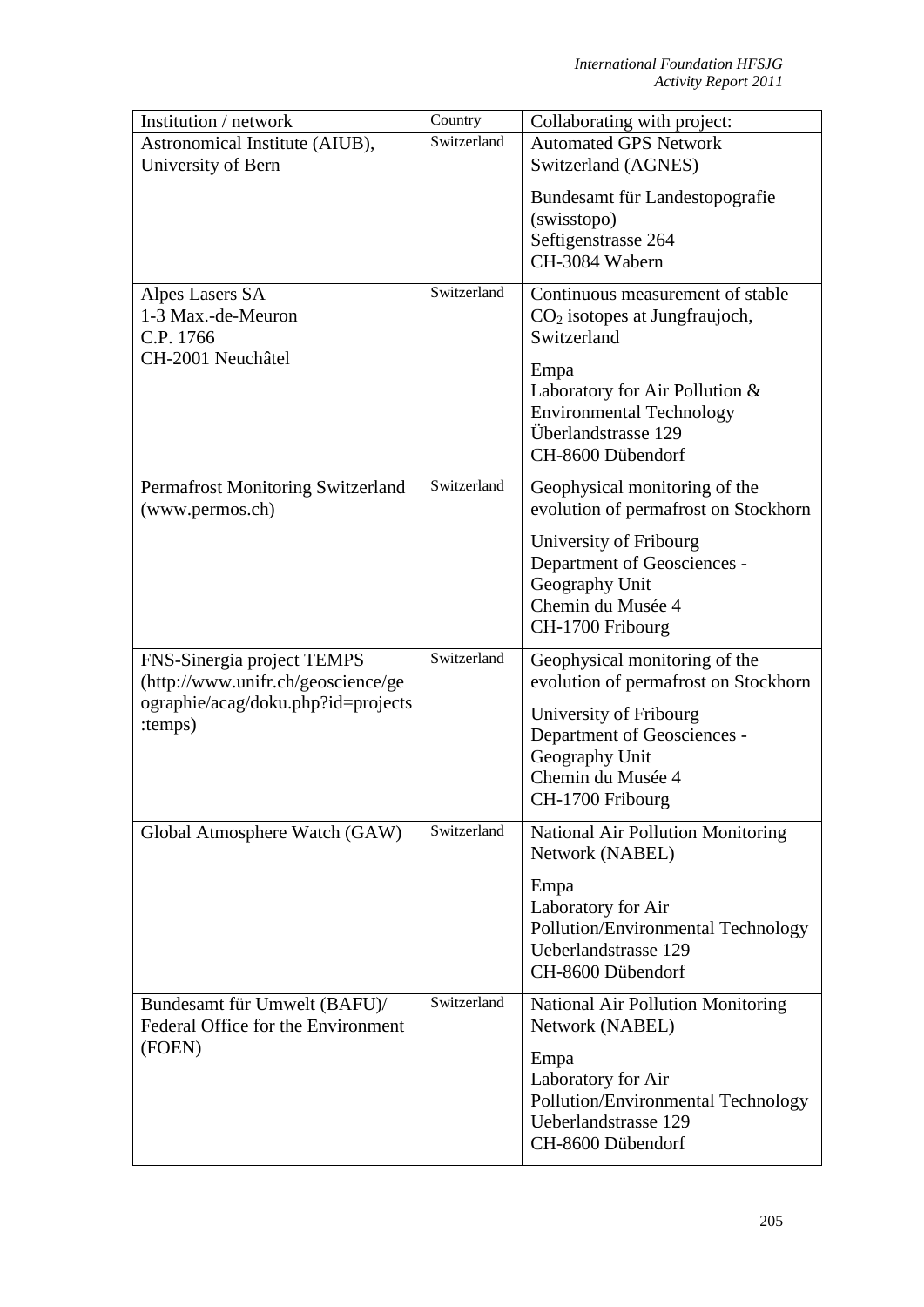| Institution / network                | Country     | Collaborating with project:              |
|--------------------------------------|-------------|------------------------------------------|
| Empa                                 | Switzerland | High precision carbon dioxide and        |
| Laboratory for Air                   |             | oxygen measurements at                   |
| Pollution/Environmental              |             | Jungfraujoch                             |
| Technology                           |             |                                          |
| Ueberlandstrasse 129                 |             | <b>Climate and Environmental Physics</b> |
| CH-8600 Dübendorf                    |             | Physikalisches Institut                  |
|                                      |             | Universität Bern                         |
|                                      |             | Sidlerstrasse 5                          |
|                                      |             | CH-3012 Bern                             |
| Swiss GCOS office                    | Switzerland | High precision carbon dioxide and        |
| http://www.proclim.ch/4dcgi/procli   |             | oxygen measurements at                   |
| m/all/News?33566                     |             | Jungfraujoch                             |
|                                      |             |                                          |
|                                      |             | <b>Climate and Environmental Physics</b> |
|                                      |             | Physikalisches Institut                  |
|                                      |             | Universität Bern                         |
|                                      |             | Sidlerstrasse 5                          |
|                                      |             | CH-3012 Bern                             |
| <b>IMECC</b> Infrastructure for      | Switzerland | High precision carbon dioxide and        |
| Measurements of the European         |             | oxygen measurements at                   |
| Carbon Cycle partners                |             | Jungfraujoch                             |
| http://imecc.ipsl.jussieu.fr/        |             |                                          |
|                                      |             | <b>Climate and Environmental Physics</b> |
|                                      |             | Physikalisches Institut                  |
|                                      |             | Universität Bern                         |
|                                      |             | Sidlerstrasse 5                          |
|                                      |             | CH-3012 Bern                             |
| <b>PERMOS</b> (Permafrost Monitoring | Switzerland | Permafrost monitoring at high Alpine     |
| Switzerland)                         |             | sites                                    |
| http://www.permos.ch/                |             | WSL Institute for Snow and               |
| http://www.permos.ch/partner.html    |             | <b>Avalanche Research SLF</b>            |
|                                      |             | Flüelastrasse 11                         |
|                                      |             | CH-7260 Davos Dorf                       |
|                                      |             |                                          |
| Bundesamt für Umwelt (BAFU) /        | Switzerland | Halogenated Greenhouse Gases at          |
| Federal Office for the Environment   |             | Jungfraujoch                             |
| (FOEN)                               |             | Empa                                     |
|                                      |             | Laboratory for Air Pollution and         |
|                                      |             | <b>Environmental Technology</b>          |
|                                      |             | <b>Uberlandstrasse 129</b>               |
|                                      |             | 8600 Dubendorf, Switzerland              |
|                                      |             |                                          |
| Dr. W. Eugster, Institute of Plant,  | Switzerland | The Global Atmosphere Watch              |
| Animal and Agroecosystem             |             | Aerosol Program at the Jungfraujoch      |
| Sciences, ETH Zürich                 |             | Laboratory of Atmospheric                |
|                                      |             | Chemistry                                |
|                                      |             | Paul Scherrer Institut (PSI)             |
|                                      |             | CH-5232 Villigen                         |
|                                      |             | Switzerland                              |
|                                      |             |                                          |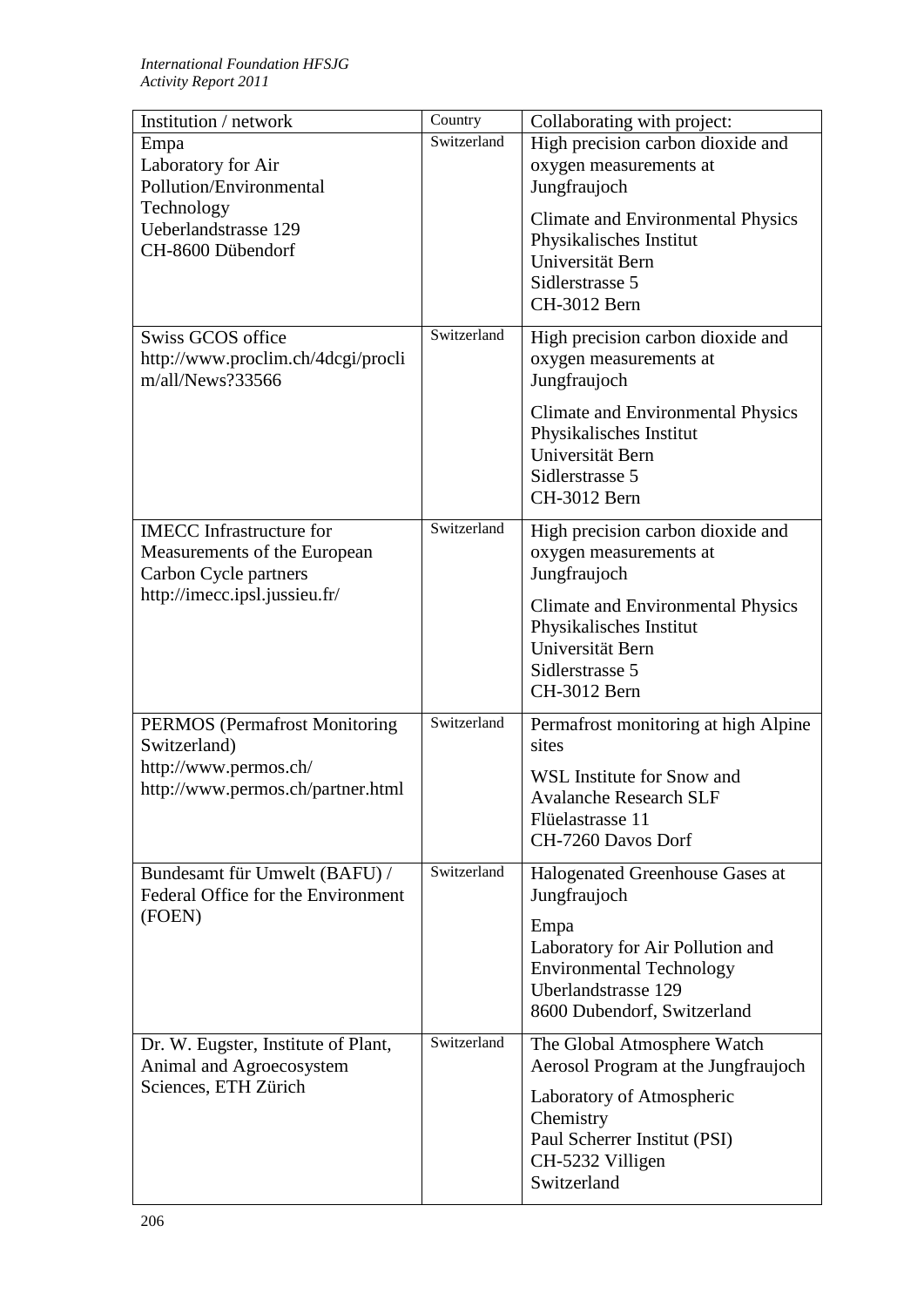| Institution / network                  | Country     | Collaborating with project:            |
|----------------------------------------|-------------|----------------------------------------|
| Prof. H. Burtscher and Dr. M. Fierz,   | Switzerland | The Global Atmosphere Watch            |
| Institut für Aerosol- und              |             | Aerosol Program at the Jungfraujoch    |
| Sensortechnik, Fachhochschule          |             | Laboratory of Atmospheric              |
| Nordwestschweiz, Windisch              |             | Chemistry                              |
|                                        |             | Paul Scherrer Institut (PSI)           |
|                                        |             | CH-5232 Villigen                       |
|                                        |             | Switzerland                            |
|                                        |             |                                        |
| Prof. Dr. Haluk Denizli                | Turkey      | Test of a prototype for a new concept  |
| Department of Physics                  |             | of an EAS detector                     |
| <b>Experimental Nuclear and High</b>   |             | Dept. of Physics                       |
| <b>Energy Group</b>                    |             | University of Rome "La Sapienza"       |
| <b>Abant Izzet Baysal University</b>   |             | p.zz A. Moro 5                         |
| Bolu / Turkey                          |             | I-00185 Rome                           |
| Dr. Mithat Kaya                        | Turkey      | Test of a prototype for a new concept  |
| Kafkas Universitesi                    |             | of an EAS detector                     |
| Fen Edebiyat Fakultesi                 |             |                                        |
| Fizik Bolumu                           |             | Dept. of Physics                       |
| 36000 Kars / Turkey                    |             | University of Rome "La Sapienza"       |
|                                        |             | p.zz A. Moro 5                         |
|                                        |             | I-00185 Rome                           |
| <b>Collaboration with Martin</b>       | <b>UK</b>   | Atmospheric physics and chemistry      |
| Chipperfield of Univ. Leeds.           |             | <b>Belgian Institute for Space</b>     |
| <b>School of Earth and Environment</b> |             | Aeronomy                               |
| The University of Leeds                |             | Ringlaan 3                             |
| Leeds. LS2 9JT                         |             | B-1180 Brussels                        |
| <b>United Kingdom</b>                  |             | Belgium                                |
| http://www.see.leeds.ac.uk/people/     |             |                                        |
| m.chipperfield                         |             |                                        |
| Collaboration with Martin              | <b>UK</b>   | High resolution, solar infrared        |
| Chipperfield of Univ. Leeds.           |             | Fourier Transform spectrometry.        |
| School of Earth and Environment        |             | Application to the study of the Earth  |
| The University of Leeds                |             | atmosphere                             |
| Leeds. LS2 9JT                         |             | Institut d'Astrophysique et de         |
| United Kingdom                         |             | Géophysique - Université de Liège      |
| http://www.see.leeds.ac.uk/people/     |             | allée du VI août, 17 - Bâtiment B5a    |
| m.chipperfield.                        |             | B-4000 Sart Tilman (Liège,             |
|                                        |             | Belgique)                              |
| Prof. H. Coe and Prof. T.              | <b>UK</b>   | The Global Atmosphere Watch            |
| Choularton, School of Earth,           |             | Aerosol Program at the Jungfraujoch    |
| Atmospheric and Environmental          |             |                                        |
| Sciences (SEAES), University of        |             | Laboratory of Atmospheric<br>Chemistry |
| Manchester, Manchester, England        |             | Paul Scherrer Institut (PSI)           |
|                                        |             | CH-5232 Villigen                       |
|                                        |             | Switzerland                            |
|                                        |             |                                        |